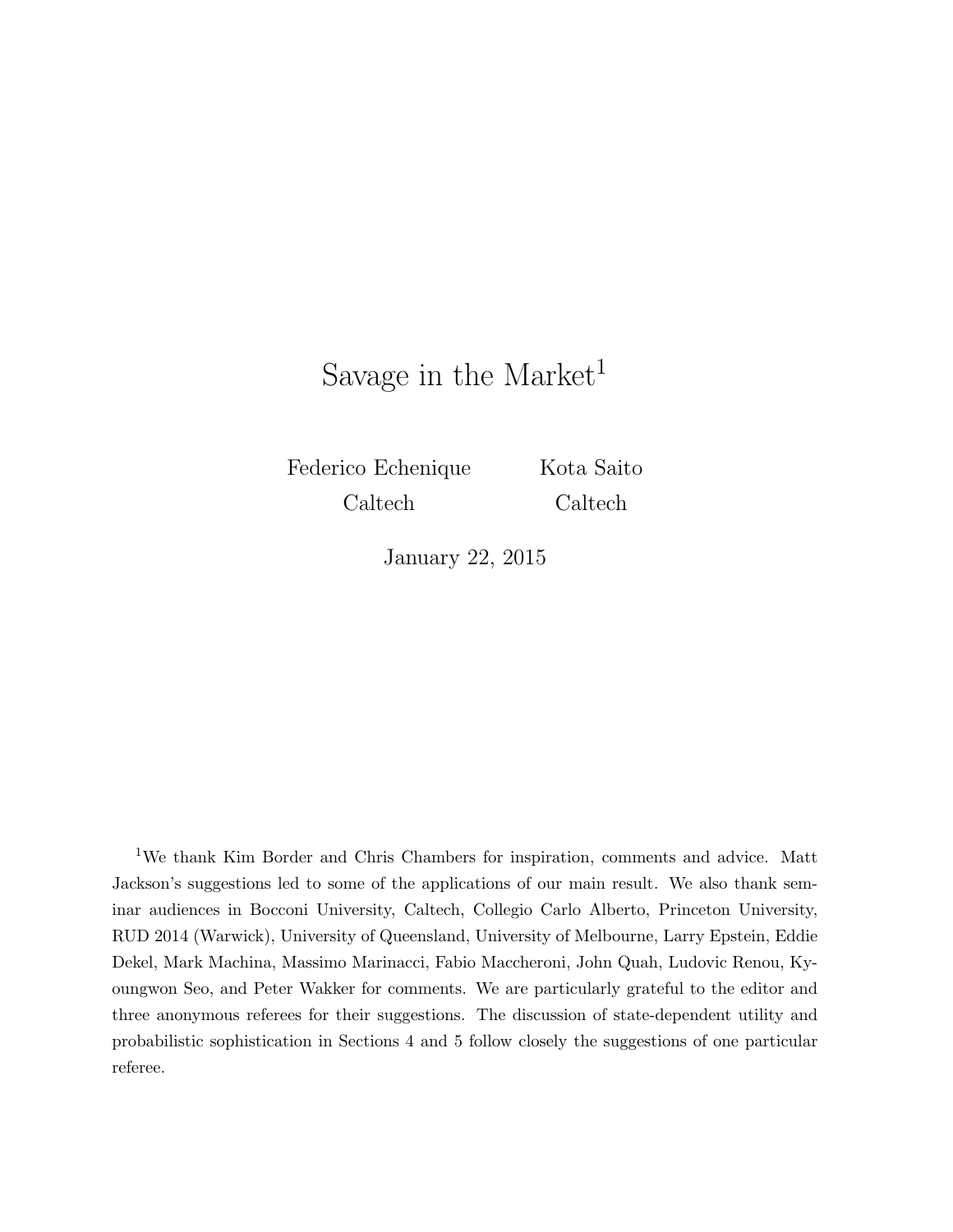### Abstract

We develop a behavioral axiomatic characterization of Subjective Expected Utility (SEU) under risk aversion. Given is an individual agent's behavior in the market: assume a finite collection of asset purchases with corresponding prices. We show that such behavior satisfies a "revealed preference axiom" if and only if there exists a SEU model (a subjective probability over states and a concave utility function over money) that accounts for the given asset purchases.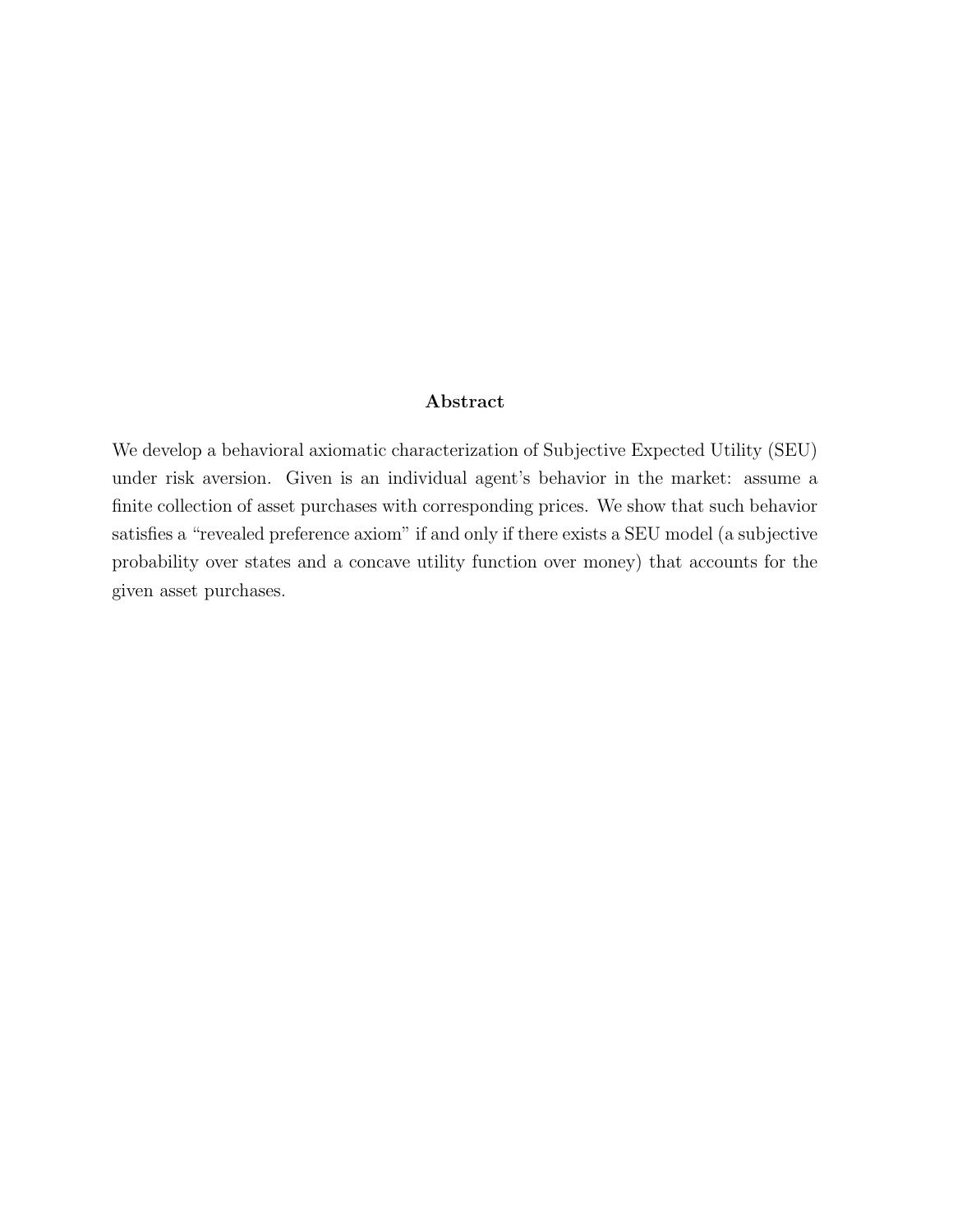#### 1. INTRODUCTION

The main result of this paper gives a revealed preference characterization of risk-averse subjective expected utility. Our contribution is to provide a necessary and sufficient condition for an agent's market behavior to be consistent with risk-averse subjective expected utility (SEU).

The meaning of SEU for a preference relation has been well understood since Savage (1954), but the meaning of SEU for agents' behavior in the market has been unknown until now. Risk-averse SEU is widely used by economists to describe agents' market behavior, and the new understanding of risk-averse SEU provided by our paper is hopefully useful for both theoretical and empirical purposes.

Our paper follows the revealed preference tradition in economics. Samuelson (1938) and Houthakker (1950) describe the market behaviors that are consistent with utility maximization. They show that a behavior is consistent with utility maximization if and only if it satisfies the strong axiom of revealed preference. We show that there is an analogous revealed preference axiom for risk-averse SEU. A behavior is consistent with risk-averse SEU if and only if it satisfies the "strong axiom of revealed subjective expected utility (SARSEU)." (In the following, we write SEU to mean risk-averse SEU when there is no potential for confusion.)

The motivation for our exercise is twofold. In the first place, there is a theoretical payoff from understanding the behavioral counterpart to a theory. In the case of SEU, we believe that SARSEU gives meaning to the assumption of SEU in a market context. The second motivation for the exercise is that SARSEU can be used to test for SEU in actual data. We discuss each of these motivations in turn.

SARSEU gives meaning to the assumption of SEU in a market context. We can, for example, use SARSEU to understand how SEU differs from maxmin expected utility (Section 6). The difference between the SEU and maxmin utility representations is obvious, but the difference in the behaviors captured by each model is much harder to grasp. In fact, we show that SEU and maxmin expected utility are indistinguishable in some situations. In a similar vein, we can use SARSEU to understand the behavioral differences between SEU and probabilistic sophistication (Section 5). Finally, SARSEU helps us understand how SEU restricts behavior over and above what is captured by the more general model of state-dependent utility (Section 4). The online appendix discusses additional theoretical implications.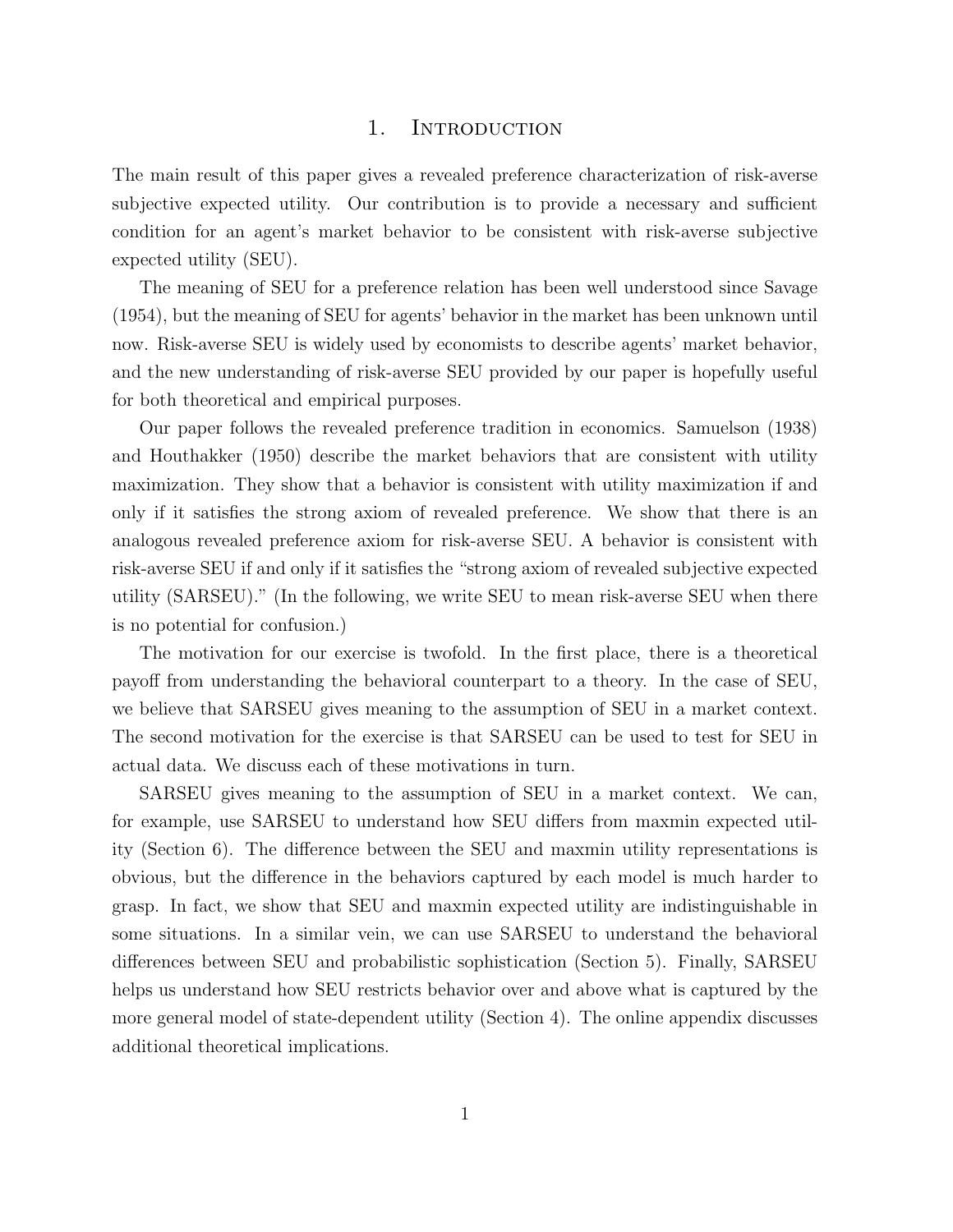Our results allow one to test SEU non-parametrically in an important economic decision-making environment, namely that of choices in financial markets. The test does not only dictate what to look for in the data (i.e SARSEU), but it also suggests experimental designs. The syntax of SARSEU may not immediate lend itself to a practical test, but there are two efficient algorithms for checking the axiom. One of them is based on linearized "Afriat inequalities," see Lemma 7 of Section A. The other is implicit in Proposition 2). SARSEU is on the same computational standing as the strong axiom of revealed preference.

Next, we describe data one can use to test SARSEU. There are experiments of decisionmaking under uncertainty where subjects make financial decisions, such as Hey and Pace (2014), Ahn et al. (2014) or Bossaerts et al. (2010). Hey and Pace, and Ahn et. al. test SEU parametrically: they assume a specific functional form. A nonparametric test, such as SARSEU, seems useful because it frees the analysis from such assumptions. Bossaerts et al. (2010) do not test SEU itself; they test an implication of SEU on equilibrium prices and portfolio choices.

The paper by Hey and Pace fits our framework very well. They focus on the explanatory power of SEU relative to various other models, but they do not test how well SEU fits the data. Our test, in contrast, would evaluate goodness of fit, and in addition be free of parametric assumptions.

The experiments by Ahn et al. and Bossaerts et al. do not fit the setup in our paper because they assume that the probability of one state is known. In an extension of our results to a generalization of SEU (see Appendix B), we show how a version of SARSEU characterizes expected utility when the probabilities of some states are objective and known. Hence the results in our paper are readily applicable to the data from Ahn et al. and Bossaerts et al. We discuss this application further in Appendix B.

SARSEU is not only useful to testing SEU with existing experimental data, but it also guides the design of new experiments. In particular, SARSEU suggests how one should choose the parameters of the design (prices and budgets) so as to evaluate SEU. For example, in a setting with two states, one could choose each of the configurations described in Section 3.1 to evaluate where violations of SEU come from: state-dependent utility or probabilistic sophistication.

Related literature. The closest precedent to our paper is the important work of Epstein (2000). Epstein's setup is the same as ours; in particular, he assumes data on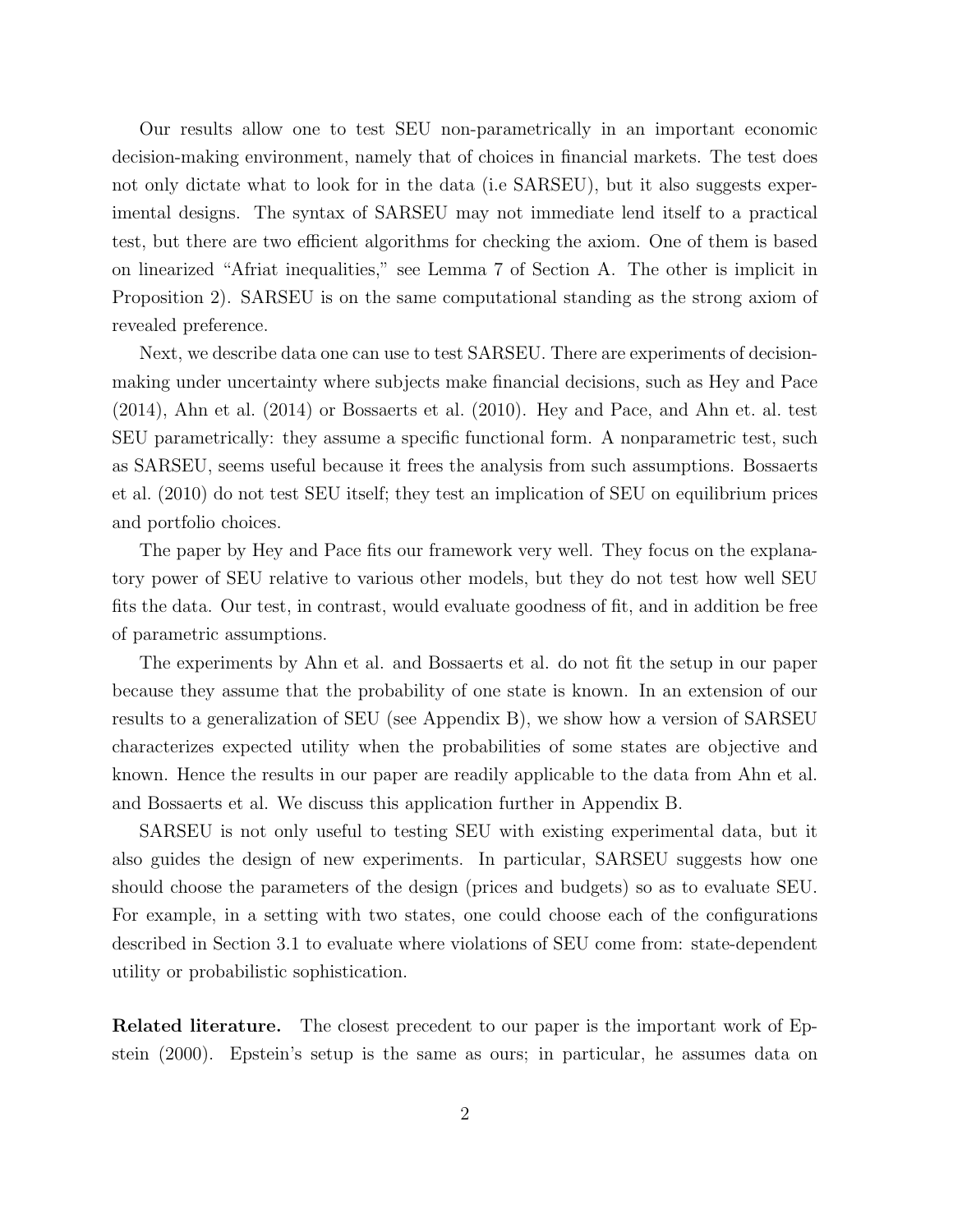state-contingent asset purchases, and that probabilities are subjective and unobserved but stable. We differ in that he focuses attention on pure probabilistic sophistication (with no assumptions on risk aversion), while our paper is on risk-averse SEU. Epstein presents a necessary condition for market behavior to be consistent with probabilistic sophistication. Given that the model of probabilistic sophistication is more general than SEU, one expects that the two axioms may be related: Indeed we show in Section 5 that Epstein's necessary condition can be obtained as a special case of SARSEU. We also present an example of data that are consistent with a risk averse probabilistically sophisticated agent, but that violate SARSEU.

Polisson and Quah (2013) develops tests for models of decision under risk and uncertainty, including SEU (without the requirement of risk aversion). They develop a general approach by which testing a model amounts to solving a system of (nonlinear) Afriat inequalities. See also Bayer et al. (2012), who study different models of ambiguity by way of Afriat inequalities. Non-linear Afriat inequalities can be problematic because there is no known efficient algorithm for deciding if they have a solution.

Another strain of related work deals with objective expected utility, assuming observable probabilities. The papers by Green and Srivastava (1986), Varian (1983), Varian (1988), and Kubler et al. (2014) characterize the datasets that are consistent with objective expected utility theory. Datasets in these papers are just like ours, but with the added information of probabilities over states. Green and Srivastava allow for the consumption of many goods in each state, while we focus on monetary payoffs. Varian's and Green and Srivastava's characterization is in the form of Afriat inequalities; Kubler et. al. improve on these by presenting a revealed preference axiom. We discuss the relation between their axiom and SARSEU in the online appendix.

The syntax of SARSEU is similar to the main axiom in Fudenberg et al. (2014), and in other works on additively separable utility.

# 2. Subjective Expected Utility

Let S be a finite set of *states*. We occasionally use S to denote the number  $|S|$  of states. Let  $\Delta_{++} = \{\mu \in \mathbb{R}^S_{++} | \sum_{s=1}^S \mu_s = 1\}$  denote the set of strictly positive probability measures on S. In our model, the objects of choice are state-contingent monetary payoffs, or *monetary acts*. A monetary act is a vector in  $\mathbb{R}^S_+$ .

We use the following notational conventions: For vectors  $x, y \in \mathbb{R}^n$ ,  $x \leq y$  means that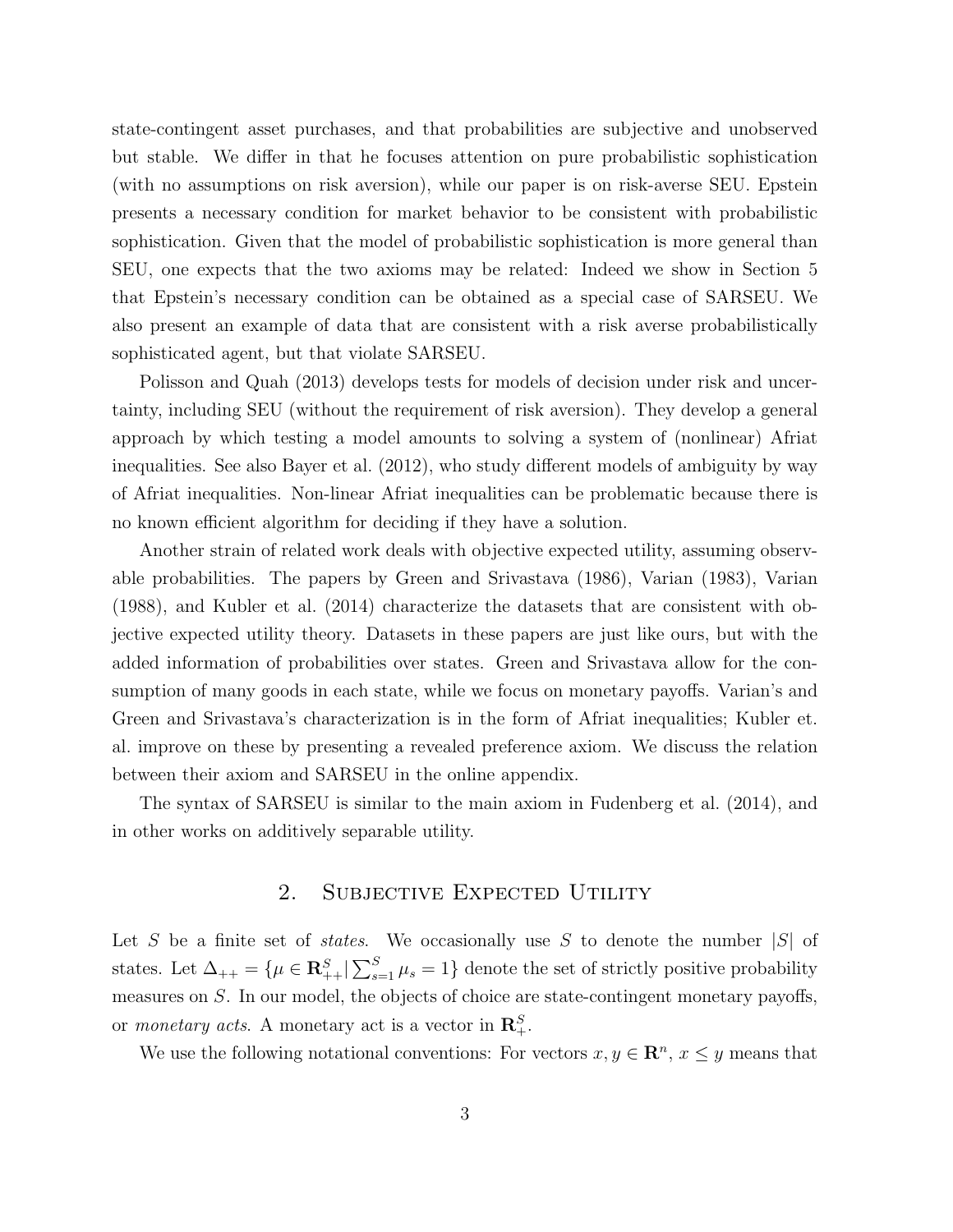$x_i \leq y_i$  for all  $i = 1, \ldots, n; x < y$  means that  $x \leq y$  and  $x \neq y$ ; and  $x \ll y$  means that  $x_i < y_i$  for all  $i = 1, ..., n$ . The set of all  $x \in \mathbb{R}^n$  with  $0 \leq x$  is denoted by  $\mathbb{R}^n_+$  and the set of all  $x \in \mathbb{R}^n$  with  $0 \ll x$  is denoted by  $\mathbb{R}_{++}^n$ .

**Definition 1.** A dataset is a finite collection of pairs  $(x, p) \in \mathbb{R}_+^S \times \mathbb{R}_{++}^S$ .

The interpretation of a dataset  $(x^k, p^k)_{k=1}^K$  is that it describes K purchases of a statecontingent payoff  $x^k$  at some given vector of prices  $p^k$ , and income  $p^k \cdot x^k$ .

A subjective expected utility (SEU) model is specified by a subjective probability  $\mu \in \Delta_{++}$  and a utility function over money  $u : \mathbf{R}_{+} \to \mathbf{R}$ . An SEU maximizing agent solves the problem

$$
\max_{x \in B(p,I)} \sum_{s \in S} \mu_s u(x_s) \tag{1}
$$

when faced with prices  $p \in \mathbb{R}_{++}^S$  and income  $I > 0$ . The set  $B(p, I) = \{y \in \mathbb{R}_{+}^S : p \cdot y \leq I\}$ is the *budget set* defined by  $p$  and  $I$ .

A dataset is our notion of observable behavior. The meaning of SEU as an assumption, is the behaviors that are as if they were generated by an SEU maximizing agent. We call such behaviors *SEU rational*.

**Definition 2.** A dataset  $(x^k, p^k)_{k=1}^K$  is subjective expected utility rational (SEU rational) if there is  $\mu \in \Delta_{++}$  and a concave and strictly increasing function  $u : \mathbf{R}_{+} \to \mathbf{R}$  such that, for all k,

$$
y \in B(p^k, p^k \cdot x^k) \Rightarrow \sum_{s \in S} \mu_s u(y_s) \le \sum_{s \in S} \mu_s u(x_s^k).
$$

Three remarks are in order. Firstly, we restrict attention to concave (i.e., risk-averse) utility, and our results will have nothing to say about the non-concave case. In second place, we assume that the relevant budget for the kth observation is  $B(p^k, p^k \cdot x^k)$ . Implicit is the assumption that  $p^k \cdot x^k$  is the relevant income for this problem. This assumption is somewhat unavoidable, and standard procedure in revealed preference theory. Thirdly, we should emphasize that there is in our model only one good (which we think of as money) in each state. The problem with many goods is interesting, but beyond the methods developed in the present paper (see Remark 4).

## 3. A CHARACTERIZATION OF SEU RATIONAL DATA

In this section we introduce the axiom for SEU rationality and state our main result. We start by deriving, or calculating, the axiom in a specific instance. In this derivation,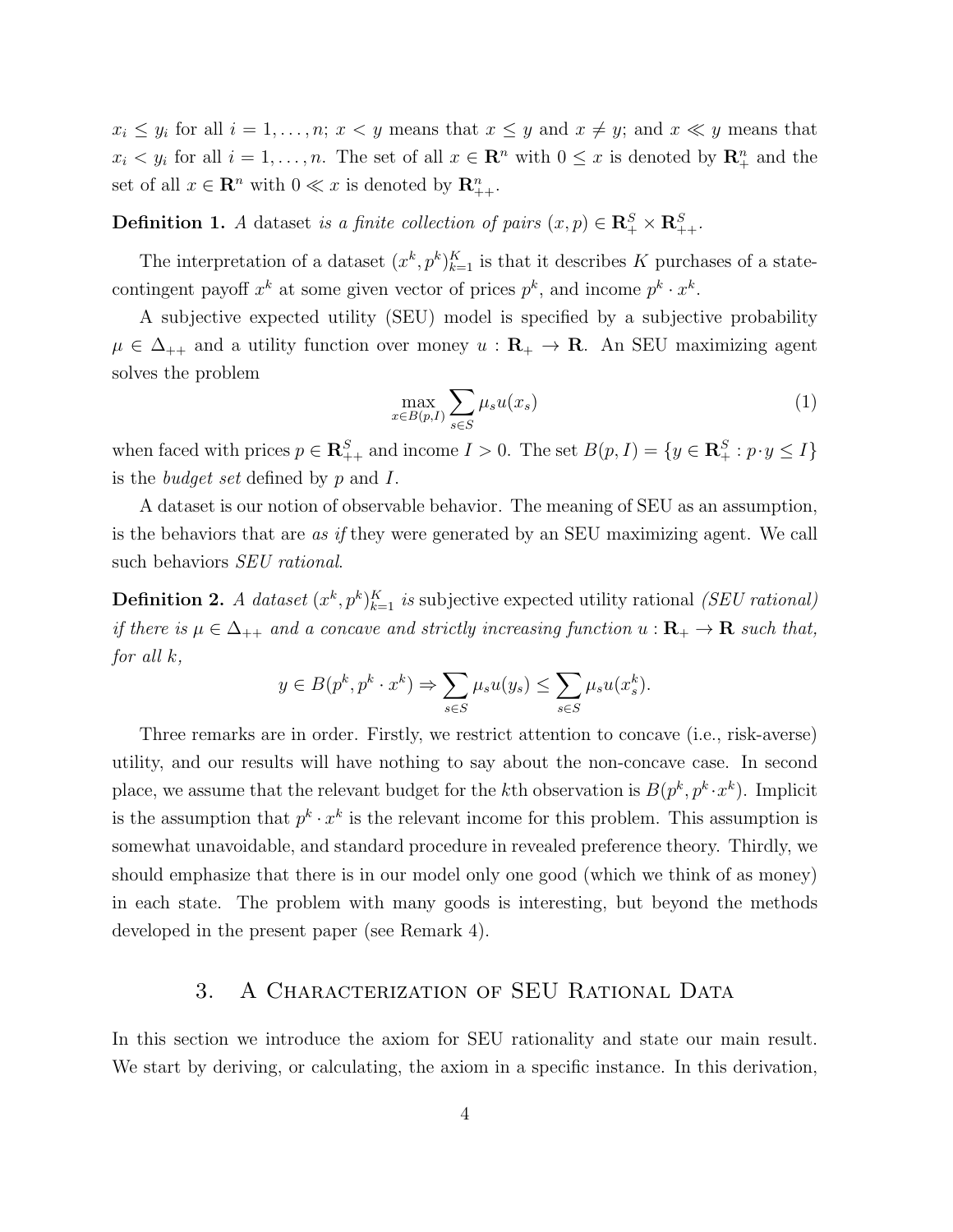we assume (for ease of exposition) that  $u$  is differentiable. In general, however, an SEU rational dataset may not be rationalizable using a differentiable u; see Remark 3 below.

The first-order conditions for SEU maximization (1) are:

$$
\mu_s u'(x_s) = \lambda p_s. \tag{2}
$$

The first-order conditions involve three unobservables: subjective probability  $\mu_s$ , marginal utilities  $u'(x_s)$  and Lagrange multipliers  $\lambda$ .

#### 3.1. The  $2 \times 2$  case:  $K = 2$  and  $S = 2$

We illustrate our analysis with a discussion of the  $2 \times 2$  case, the case when there are two states and two observations. In the  $2 \times 2$  case we can easily see that SEU has two kinds of implications, and, as we explain in Sections 4 and 5, each kind is derived from a different qualitative feature of SEU.

Let us impose the first-order conditions (2) on a dataset. Let  $(x^{k_1}, p^{k_1}), (x^{k_2}, p^{k_2})$  be a dataset with  $K = 2$  and  $S = 2$ . For the dataset to be SEU rational there must exist  $\mu \in \Delta_{++}, \, (\lambda^k)_{k=k_1,k_2}$  and a concave function u such that each observation in the dataset satisfies the first order conditions (2). That is,

$$
\mu_s u'(x_s^k) = \lambda^k p_s^k,\tag{3}
$$

for  $s = s_1, s_2,$  and  $k = k_1, k_2$ .

Equation (3) involves the observed x and p, as well as the unobservables  $u'$ ,  $\lambda$ , and  $\mu$ . One is free to choose (subject to some constraints) the unobservables to satisfy Equation (3). We can understand the implications of Equation (3) by considering situations in which the unobservable  $\lambda$  and  $\mu$  cancel out:

$$
\frac{u'(x_{s_1}^{k_1})}{u'(x_{s_1}^{k_2})} \frac{u'(x_{s_2}^{k_2})}{u'(x_{s_2}^{k_1})} = \frac{\mu_{s_1} u'(x_{s_1}^{k_1})}{\mu_{s_1} u'(x_{s_1}^{k_2})} \frac{\mu_{s_2} u'(x_{s_2}^{k_2})}{\mu_{s_2} u'(x_{s_2}^{k_1})} = \frac{\lambda^{k_1} p_{s_1}^{k_1}}{\lambda^{k_2} p_{s_1}^{k_2}} \frac{\lambda^{k_2} p_{s_2}^{k_2}}{\lambda^{k_1} p_{s_2}^{k_1}} = \frac{p_{s_1}^{k_1} p_{s_2}^{k_2}}{p_{s_1}^{k_2} p_{s_2}^{k_1}}
$$
(4)

Equation (4) is obtained by dividing first order conditions to eliminate terms involving  $\mu$  and  $\lambda$ : this allows us to constrain the observable variables, x and p. There are two situations of interest.

Suppose first that  $x_{s_1}^{k_1} > x_{s_1}^{k_2}$  and that  $x_{s_2}^{k_2} > x_{s_2}^{k_1}$ . The concavity of u implies then that  $u'(x_{s_1}^{k_1}) \leq u'(x_{s_1}^{k_2})$  and  $u'(x_{s_2}^{k_2}) \leq u'(x_{s_2}^{k_1})$ . This means that the left hand side of Equation (4) is smaller than 1. Thus:

$$
x_{s_1}^{k_1} > x_{s_1}^{k_2} \text{ and } x_{s_2}^{k_2} > x_{s_2}^{k_1} \Rightarrow \frac{p_{s_1}^{k_1} p_{s_2}^{k_2}}{p_{s_1}^{k_2} p_{s_2}^{k_1}} \le 1. \tag{5}
$$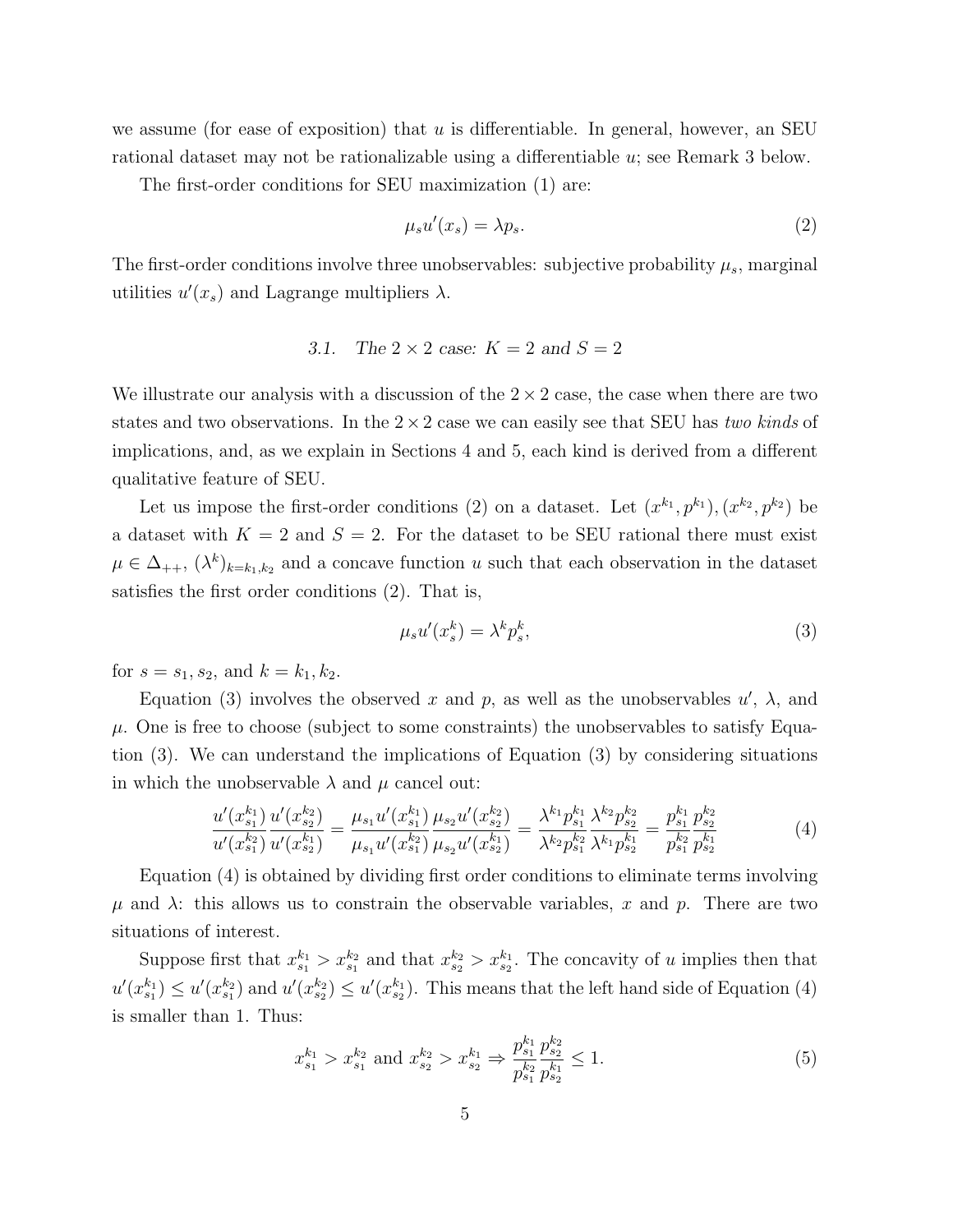In second place, suppose that  $x_{s_1}^{k_1} > x_{s_2}^{k_1}$  while  $x_{s_2}^{k_2} > x_{s_1}^{k_2}$  (so the bundles  $x^{k_1}$  and  $x^{k_2}$  are on opposite sides of the 45 degree line in  $\mathbb{R}^2$ ). The concavity of u implies that  $u'(x_{s_1}^{k_1}) \leq u'(x_{s_2}^{k_2})$  and  $u'(x_{s_2}^{k_2}) \leq u'(x_{s_1}^{k_2})$ . The far-left of Equation (4) is then smaller than 1. Thus:

$$
x_{s_1}^{k_1} > x_{s_2}^{k_1} \text{ and } x_{s_2}^{k_2} > x_{s_1}^{k_2} \Rightarrow \frac{p_{s_1}^{k_1} p_{s_2}^{k_2}}{p_{s_2}^{k_1} p_{s_1}^{k_2}} \le 1. \tag{6}
$$

Requirements (5) and (6) are implications of risk-averse SEU for a dataset when  $S = 2$ and  $K = 2$ . We shall see that they are *all* the implications of risk-averse SEU in this case, and that they capture distinct qualitative components of SEU (Sections 4 and 5).

## 3.2. General K and S

We now turn to the general setup, and to our main result. First, we shall derive the axiom by proceeding along the lines suggested above in Section 3.1: Using the first-order conditions (2), the SEU-rationality of a dataset requires that

$$
\frac{u'(x_{s'}^{k'})}{u'(x_{s}^{k})} = \frac{\mu_{s}}{\mu_{s'}} \frac{\lambda^{k'}}{\lambda^{k}} \frac{p_{s'}^{k'}}{p_{s}^{k}}.
$$

The concavity of  $u$  implies something about the left-hand side of this equation when  $x_{s'}^{k'}$  $s' > x_s^k$ , but the right-hand side is complicated by the presence of unobservable Lagrange multipliers and subjective probabilities. So we choose pairs  $(x_s^k, x_{s'}^{k'})$  $s'$ ) with  $x_s^k > x_{s'}^{k'}$  $s'$  such that subjective probabilities and Lagrange multipliers cancel out. For example, consider

$$
x_{s_1}^{k_1} > x_{s_2}^{k_2}, x_{s_2}^{k_3} > x_{s_3}^{k_1}
$$
, and  $x_{s_3}^{k_2} > x_{s_1}^{k_3}$ .

By manipulating the first-order conditions we obtain that:

$$
\frac{u'(x_{s_1}^{k_1})}{u'(x_{s_2}^{k_2})} \cdot \frac{u'(x_{s_2}^{k_3})}{u'(x_{s_3}^{k_1})} \cdot \frac{u'(x_{s_3}^{k_2})}{u'(x_{s_1}^{k_3})} = \left(\frac{\mu_{s_2}}{\mu_{s_1}} \frac{\lambda^{k_1}}{\lambda^{k_2}} \frac{p_{s_1}^{k_1}}{p_{s_2}^{k_2}}\right) \cdot \left(\frac{\mu_{s_3}}{\mu_{s_2}} \frac{\lambda^{k_3}}{\lambda^{k_1}} \frac{p_{s_3}^{k_3}}{p_{s_3}^{k_1}}\right) \cdot \left(\frac{\mu_{s_1}}{\mu_{s_3}} \frac{\lambda^{k_2}}{\lambda^{k_3}} \frac{p_{s_3}^{k_2}}{p_{s_1}^{k_1}}\frac{p_{s_2}^{k_2}}{p_{s_2}^{k_2}} \frac{p_{s_3}^{k_3}}{p_{s_1}^{k_3}}\frac{p_{s_3}^{k_2}}{p_{s_3}^{k_3}}\frac{p_{s_3}^{k_3}}{p_{s_1}^{k_3}}\right)
$$

Notice that the pairs  $(x_{s_1}^{k_1}, x_{s_2}^{k_2}), (x_{s_2}^{k_3}, x_{s_3}^{k_1}),$  and  $(x_{s_3}^{k_2}, x_{s_1}^{k_3})$  have been chosen so that the subjective probabilities  $\mu_s$  appear in the nominator as many times as in the denominator, and the same for  $\lambda^k$ ; hence these terms cancel out. Such "canceling out" motivates conditions (2) and (3) in the axiom below.

Now the concavity of u and the assumption that  $x_{s_1}^{k_1} > x_{s_2}^{k_2}$ ,  $x_{s_2}^{k_3} > x_{s_3}^{k_1}$ , and  $x_{s_3}^{k_2} > x_{s_1}^{k_3}$ imply that the product of the prices  $\frac{p_{s_1}^{k_1}}{k_2}$  $\overline{p_{s}^{k_2}}$  $p_{s_2}^{k_3}$  $\overline{p_{s}^{k}1}$  $p_{s3}^{k2}$  $\frac{k_3}{p_{s_1}^k}$ cannot exceed 1. Thus, we obtain an implication of SEU on prices, an observable entity.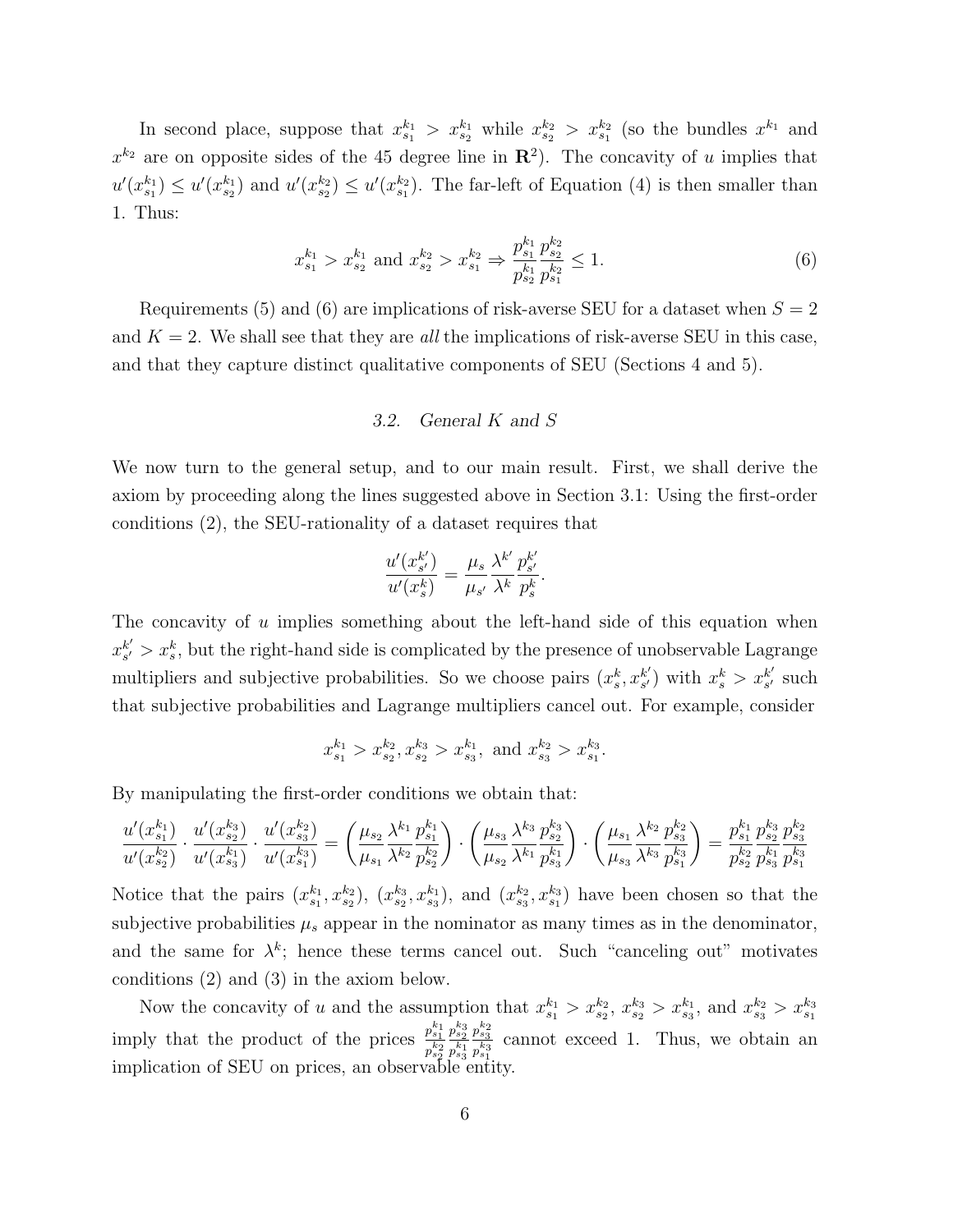In general, the assumption of SEU rationality requires that, for any collection of sequences as above, appropriately chosen so that subjective probabilities and Lagrange multipliers will cancel out, the product of the ratio of prices cannot exceed 1. Formally:

Strong Axiom of Revealed Subjective Utility (SARSEU): For any sequence of pairs  $(x_{s_i}^{k_i}, x_{s'_i}^{k'_i})_{i=1}^n$  in which

- 1.  $x_{s_i}^{k_i} > x_{s'_i}^{k'_i}$  for all *i*;
- 2. each s appears as  $s_i$  (on the left of the pair) the same number of times it appears as  $s_i'$  (on the right);
- 3. each k appears as  $k_i$  (on the left of the pair) the same number of times it appears as  $k_i'$  (on the right):

The product of prices satisfies that

$$
\prod_{i=1}^n \frac{p_{s_i}^{k_i}}{p_{s_i'}^{k_i'}} \leq 1.
$$

Theorem 1. A dataset is SEU rational if and only if it satisfies SARSEU.

It is worth noting that the syntax of SARSEU is similar to that of the main axiom in Kubler et al. (2014), with "risk-neutral" prices playing the role of prices in the model with objective probabilities. The relation between the two is discussed further in Appendix B. We conclude the section with some remarks on Theorem 1. The proof is in Section A.

*Remark* 1. In the  $2 \times 2$  case of Section 3.1, Requirements (5) and (6) are equivalent to SARSEU.

Remark 2. The proof of Theorem 1 is in Section A. It relies on setting up a system of inequalities from the first-order conditions of an SEU agent's maximization problem. This is similar to the approach in Afriat (1967), and in many other subsequent studies of revealed preference. The difference is that our system is nonlinear, and must be linearized. A crucial step in the proof is an approximation result, which is complicated by the fact that the unknown subjective probabilities, Lagrange multipliers, and marginal utilities, all take values in non-compact sets.

Remark 3. Under the following assumption on the dataset:

$$
x_s^k \neq x_{s'}^{k'}
$$
 if  $(k, s) \neq (k', s')$ ,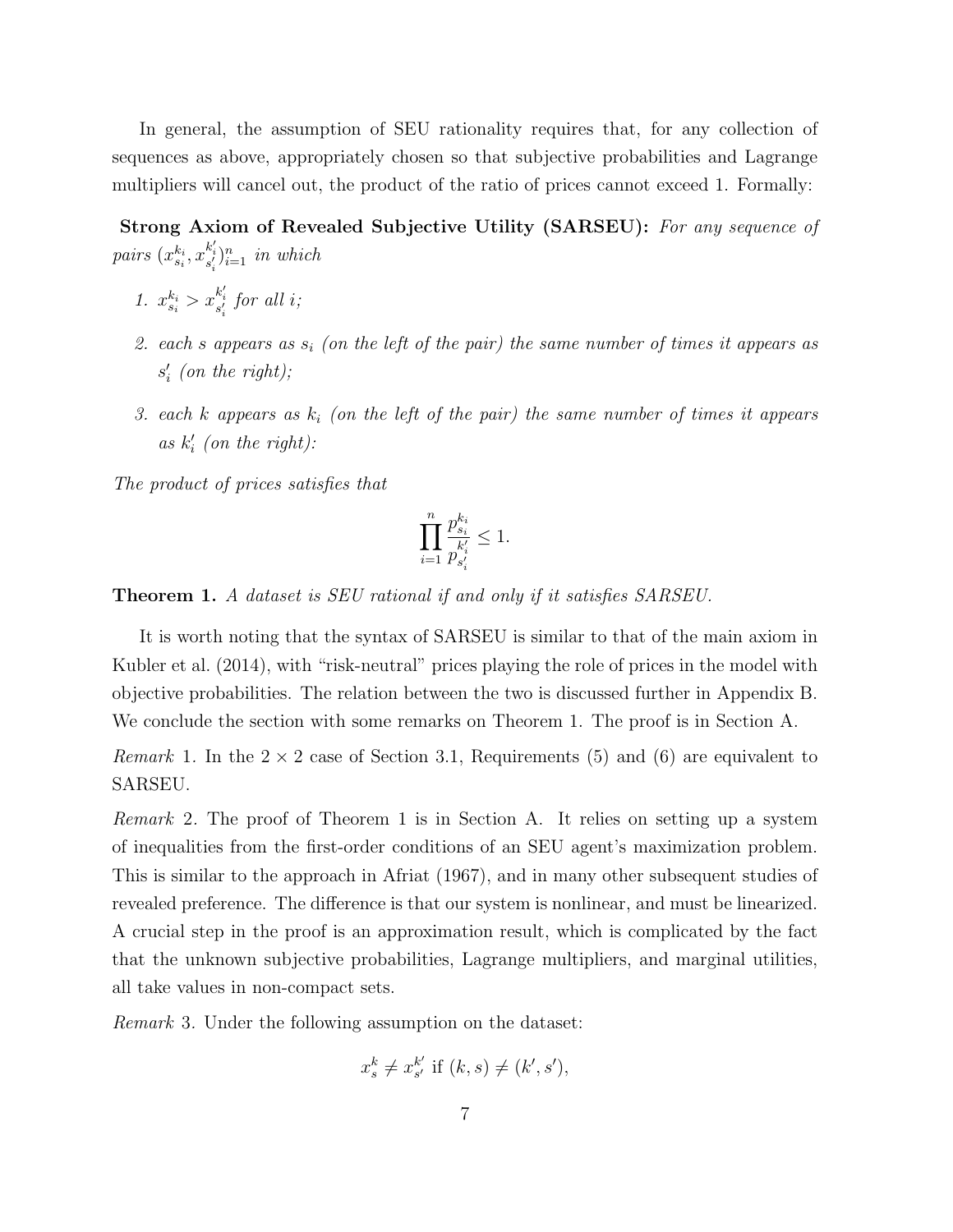SARSEU implies SEU rationality using a *smooth* rationalizing  $u$ . This condition on the dataset plays a similar role to the assumption used by Chiappori and Rochet (1987) to obtain a smooth utility using the Afriat construction.

Remark 4. In our framework we assume choices of monetary acts, which means that consumption in each state is one-dimensional. Our results are not easily applicable to the multidimensional setting, essentially because concavity is in general equivalent to cyclic monotonicity of supergradients, which we cannot deal with in our approach. In the one-dimensional case, concavity requires only that supergradients are monotone. The condition that some unknown function is monotone is preserved by a monotonic transformation of the function, but this is not true of cyclic monotonicity. If one sets up the multidimensional problem as we have done, then one loses the property of cyclic monotonicity when linearizing the system.

Finally, it is not obvious from the syntax of SARSEU that one can verify whether a particular datasets satisfies SARSEU in finitely many steps. We show that, not only is SARSEU decidable in finitely many steps, but there is in fact an efficient algorithm that decides whether a dataset satisfies SARSEU.

# **Proposition 2.** There is an efficient algorithm that decides whether a dataset satisfies  $SARSEU$ <sup>1</sup>

We provide a direct proof of Proposition 2 in Section C. Proposition 2 can also be seen as a result of Lemma 7 together with the linearization in the proof of Theorem 1. The resulting linear system can be decided by using linear programming.

# 4. STATE-DEPENDENT UTILITY

SEU asserts, among other things, the existence of a (concave) state-dependent utility (i.e., an additively separable utility across states). SEU requires more, of course, but it is interesting to compare SEU with the weaker theory of state-dependent utility. We shall trace the assumption of state-dependent utility to a particular weakening on SARSEU.

The state-dependent utility model says that an agent maximizes  $U^{sd}(x) = \sum_{s \in S} u_s(x_s)$ , an additively separable utility, for some collection  $(u_s)_{s\in S}$  of concave and strictly increasing state-dependent functions,  $u_s : \mathbf{R}_+ \to \mathbf{R}$ . We should emphasize that here, as in the rest of the paper, we restrict attention to concave utility.

<sup>&</sup>lt;sup>1</sup>Efficient means that the algorithm runs in polynomial time.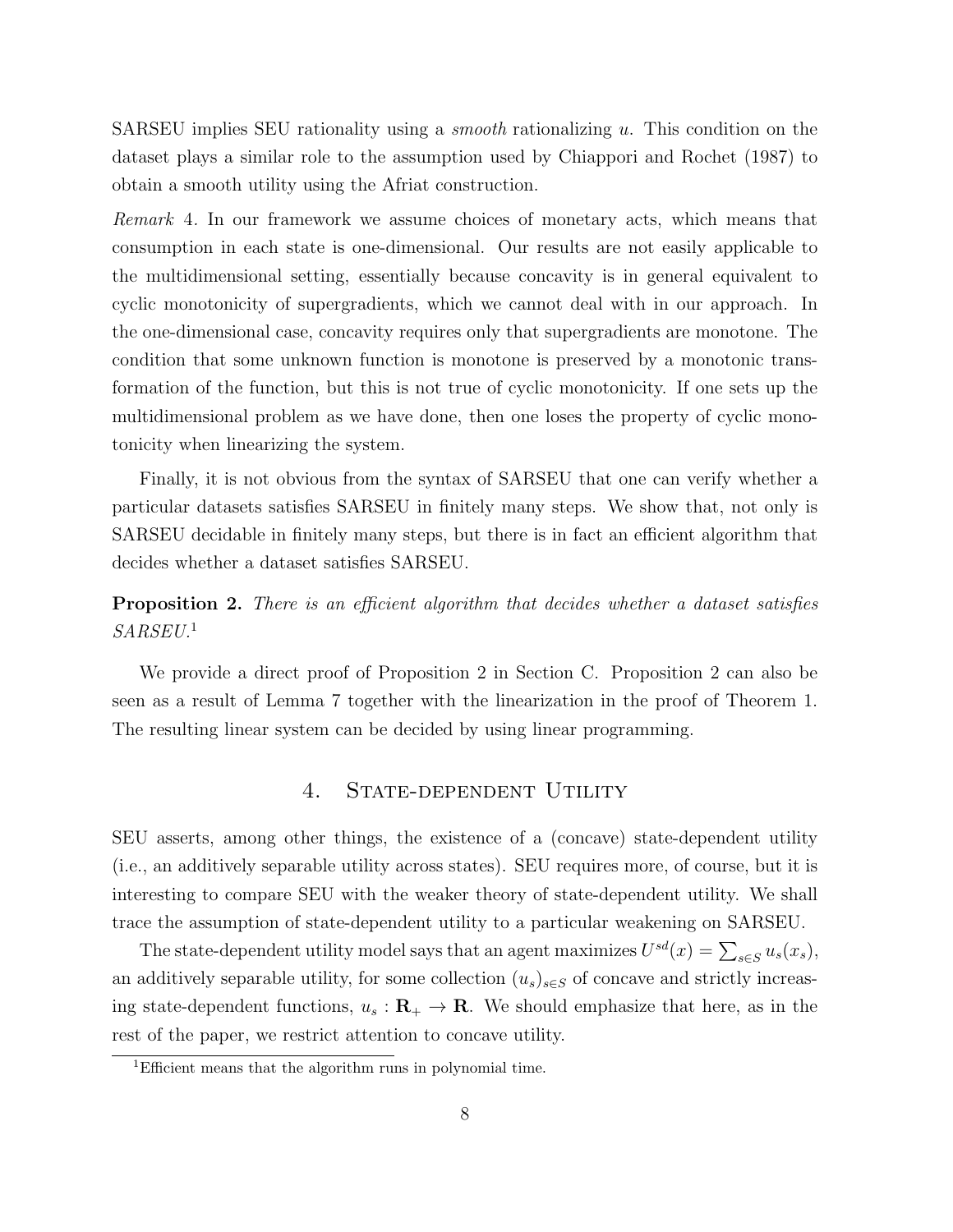

Figure 1: A violation of Requirement (5)

4.1. The  $2 \times 2$  case:  $K = 2$  and  $S = 2$ 

We argued in Section 3.1 that requirements (5) and (6) are necessary for SEU rationality. It turns out that (5) alone captures state-dependent utility.

A dataset that violates Requirement (5) can be visualized on the left of Figure 1. The figure depicts choices with  $x_{s_1}^{k_1} > x_{s_1}^{k_2}$  and  $x_{s_2}^{k_2} > x_{s_2}^{k_2}$ , but where Requirement (5) is violated. Figure 1 presents a geometrical argument for why such a dataset is not SEU rational. Suppose, towards a contradiction, that the dataset is SEU rational. Since the rationalizing function  $u$  is concave, it is easy to see that optimal choices must be increasing in the level of income (the demand function of a risk-averse SEU agent is normal). At the right of Figure 1, we include a budget with the same relative prices as when  $x^{k_2}$  was chosen, but where the income is larger. The larger income is such that the budget line passes through  $x^{k_1}$ . Since her demand is normal, the agent's choice on the larger (green) budget line must be larger than at  $x^{k_2}$ . The choice must lie in the line segment on the green budget line that consists of bundles larger than  $x^{k_2}$ . But such a choice would violate the weak axiom of revealed preference (WARP). Hence the (counterfactual) choice implied by SEU at the green budget line would be inconsistent with utility maximization, contradicting the assumption of SEU rationality. It is useful to emphasize that Requirement (5) is a strengthening of WARP, something we shall return to below.

So SEU rationality implies (5), which is a strengthening of WARP. Now we argue that state-dependent utility implies (5) as well. To see this, suppose that the agent maximizes  $u_{s_1}(\cdot) + u_{s_2}(\cdot)$ , where  $u_{s_i}$  is concave. As in Section 3.1, assume that  $u_{s_i}$  is differentiable.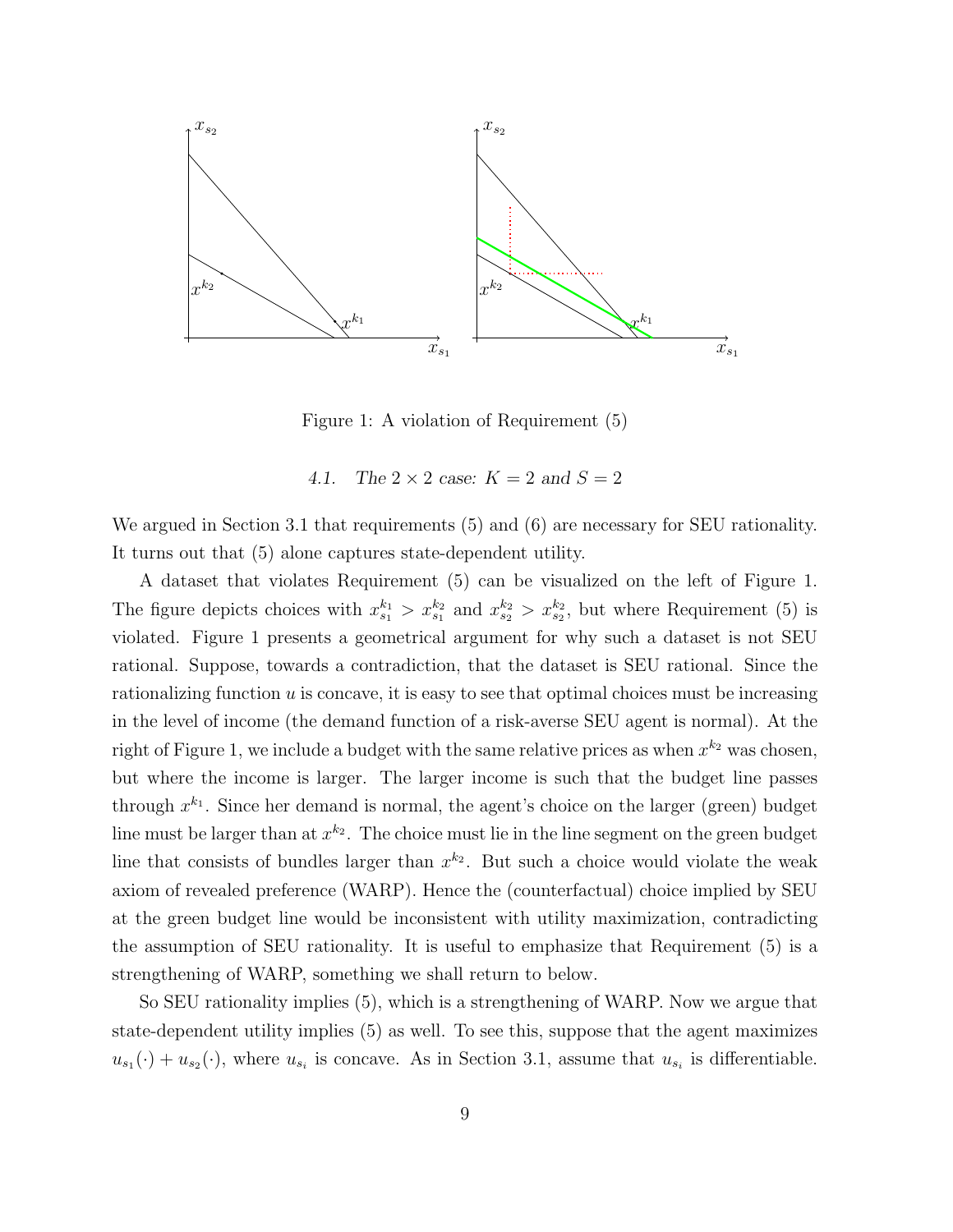Then,  $x_{s_1}^{k_1} > x_{s_1}^{k_2}$  and  $x_{s_2}^{k_2} > x_{s_2}^{k_1}$  imply that  $u'_{s_1}(x_{s_1}^{k_1}) \leq u'_{s_1}(x_{s_1}^{k_2})$  and  $u'_{s_2}(x_{s_2}^{k_2}) \leq u'_{s_2}(x_{s_2}^{k_1})$ . The first order conditions are  $u'_s(x_s^k) = \lambda^k p_s^k$ ; hence

$$
\frac{p_{s_1}^{k_2}}{p_{s_1}^{k_1}} \frac{p_{s_2}^{k_1}}{p_{s_2}^{k_2}} = \frac{u'_{s_1}(x_{s_1}^{k_2})}{u'_{s_1}(x_{s_1}^{k_1})} \frac{u'_{s_2}(x_{s_2}^{k_1})}{u'_{s_2}(x_{s_2}^{k_2})} \le 1.
$$

Indeed, this is Requirement (5).

#### 4.2. General K and S

A dataset  $(x^k, p^k)_{k=1}^K$  is *state-dependent utility (SDU) rational* if there is an additively separable function  $U^{sd}$  such that, for all  $k$ ,

$$
y \in B(p^k, p^k \cdot x^k) \Rightarrow U^{sd}(y) \le U^{sd}(x^k).
$$

In the  $2\times 2$  case, we have seen that Requirement (5) is necessary for rationalization by a state-dependent utility. More generally, there is a natural weakening of SARSEU that captures rationalization by a state-dependent utility. This weakening is strong enough to imply WARP. Concretely, if one substitutes condition (2) in SARSEU with the statement  $s_i = s'_i$  the resulting axiom characterizes SDU rationality:

Strong Axiom of Revealed State-dependent Utility (SARSDU): For any sequence of pairs  $(x_{s_i}^{k_i}, x_{s'_i}^{k'_i})_{i=1}^n$  in which

- 1.  $x_{s_i}^{k_i} > x_{s'_i}^{k'_i}$  for all *i*;
- 2.  $s_i = s'_i$ .
- 3. each k appears as  $k_i$  (on the left of the pair) the same number of times it appears as  $k_i'$  (on the right):

The product of prices satisfies that

$$
\prod_{i=1}^n \frac{p_{s_i}^{k_i}}{p_{s_i'}^{k_i'}} \leq 1.
$$

It should be obvious that SARSEU implies SARSDU. SARSDU is equivalent to SDU rationality.

Theorem 3. A dataset is SDU rational if and only if it satisfies SARSDU.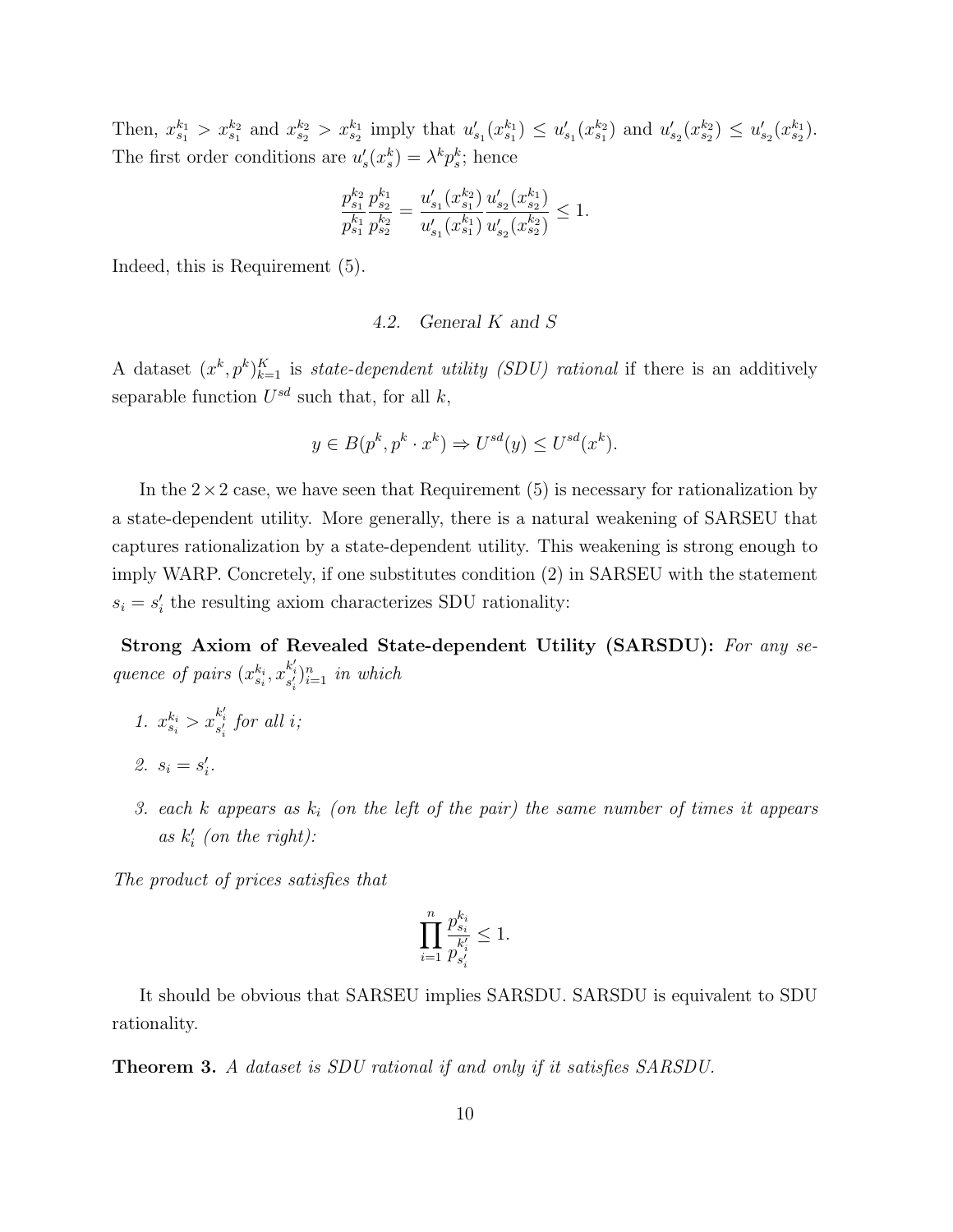The proof that SARSDU is necessary for state-dependent utility is simple, and follows along the lines developed in Section 3. The proof of sufficiency is similar to the proof used for the characterization of SEU, and is omitted.

Note that, in the  $2 \times 2$  case, SARSDU and Requirement (5) are equivalent. Hence, (5) characterizes state-dependent utility in the  $2 \times 2$  case.

By the theorem above, we know that SARSDU implies the weak axiom of revealed preference (WARP), but it may be useful to present a direct proof of the fact that SARSDU implies WARP.

**Definition 3.** A dataset  $(x^k, p^k)_{k=1}^K$  satisfies WARP if there is no k and k' such that  $p^k \cdot x^k \geq p^k \cdot x^{k'}$  and  $p^{k'} \cdot x^{k'} > p^{k'} \cdot x^k$ .

Proposition 4. If a dataset satisfies SARSDU, then it satisfies WARP.

*Proof.* Suppose, towards a contradiction, that a dataset  $(x^k, p^k)_{k=1}^K$  satisfies SARSDU but that it violates WARP. Then there are k and k' such that  $p^k \cdot x^k \geq p^k \cdot x^{k'}$  and  $p^{k'} \cdot x^{k'} > p^{k'} \cdot x^k$ . It cannot be the case that  $x_s^k \geq x_s^{k'}$  $s'$  for all s, so the set  $S_1 = \{s : x_s^k < x_s^{k'}\}$ is nonempty. Choose  $s^* \in S_1$  such that

$$
\frac{p_{s^*}^{k'}}{p_{s^*}^k} \ge \frac{p_s^{k'}}{p_s^k} \text{ for all } s \in S_1.
$$

Now,  $p^k \cdot x^k \geq p^k \cdot x^{k'}$  implies that

$$
(x_{s^*}^k - x_{s^*}^{k'}) \ge \frac{-1}{p_{s^*}^k} \sum_{s \ne s^*} p_s^k (x_s^k - x_s^{k'}).
$$

We also have that  $p^{k'} \cdot x^{k'} > p^{k'} \cdot x^k$ , so

$$
0 > \sum_{s \neq s^*} p_s^{k'} (x_s^k - x_s^{k'}) + p_{s^*}^{k'} (x_{s^*}^k - x_{s^*}^{k'})
$$
  
\n
$$
\geq \sum_{s \neq s^*} p_s^{k'} (x_s^k - x_s^{k'}) + \frac{-p_{s^*}^{k'}}{p_{s^*}^k} \sum_{s \neq s^*} p_s^k (x_s^k - x_s^{k'})
$$
  
\n
$$
= \sum_{s \notin S_1} p_s^{k'} (1 - \frac{p_{s^*}^{k'} p_s^k}{p_{s^*}^k p_s^{k'}}) (x_s^k - x_s^{k'}) + \sum_{s \in S_1 \setminus \{s^*\}} p_s^{k'} (1 - \frac{p_{s^*}^{k'} p_s^k}{p_{s^*}^k p_s^{k'}}) (x_s^k - x_s^{k'})
$$

We shall prove that  $A \geq 0$  and that  $B \geq 0$ , which will yield the desired contradiction.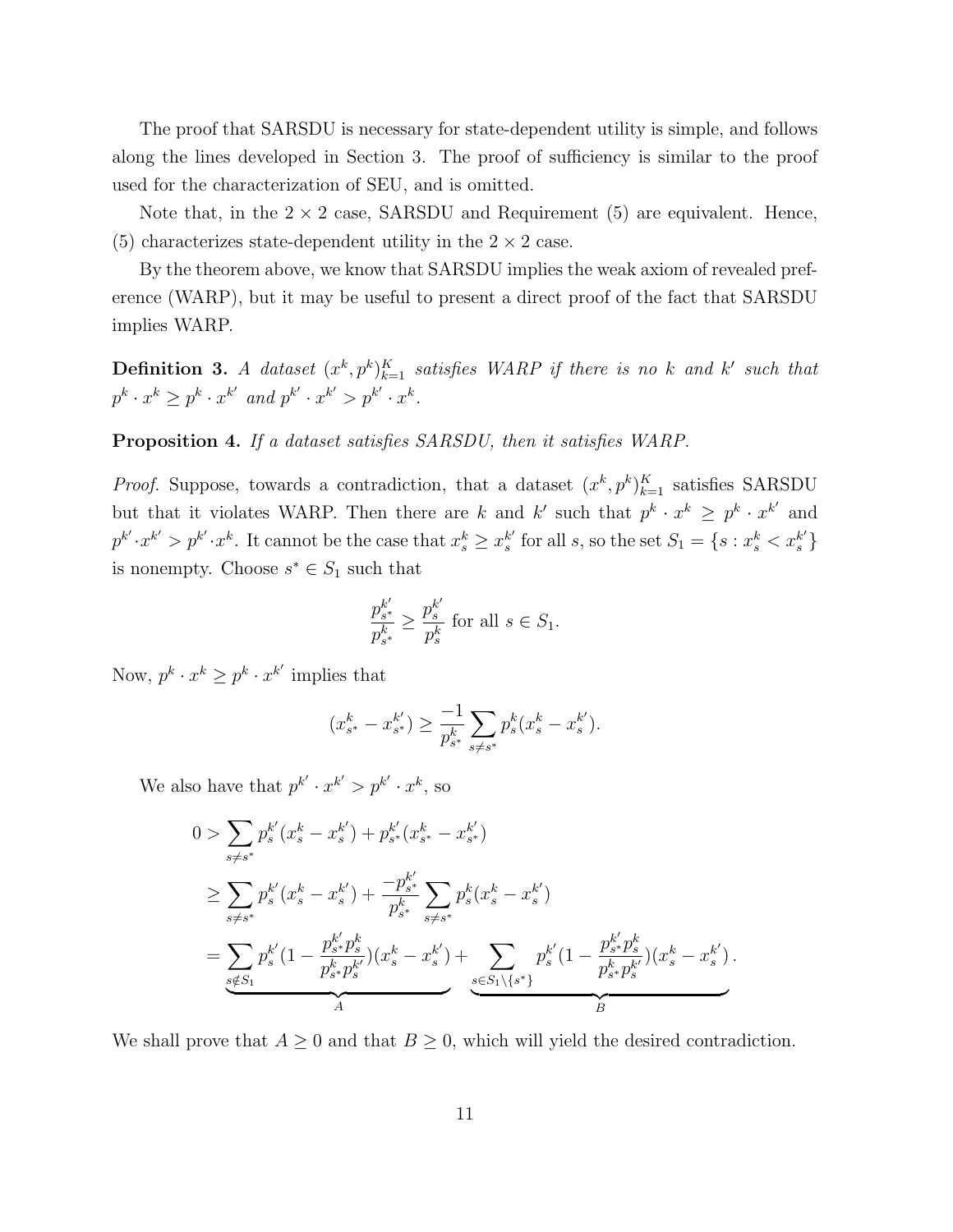For all  $s \notin S_1$  we have that  $(x_s^k - x_s^{k'})$  $s<sup>k'</sup>$ )  $\geq 0$ . Then SARSDU implies that

$$
\frac{p_{s^*}^{k'}p_s^k}{p_{s^*}^k p_s^{k'}} \leq 1,
$$

as  $x_{s^*}^k < x_{s^*}^{k'}$  $s^k$  so that the sequence  $\{(x_{s^*}^{k'})\}$  $s^k, x_{s^*}^k, \ldots, x_s^k$  $s'$ )} satisfies (1), (2), and (3) in SARSDU. Hence  $A \geq 0$ .

Now consider B. By definition of  $s^*$ , we have that  $\frac{p_{s}^{k'}p_{s}^{k}}{s^k-s^{k'}}$  $\frac{p_{s}*p_{s}}{p_{s}*p_{s}^k} \geq 1$  for all  $s \in S_1$ . Then,  $\left(x_s^k - x_s^{k'}\right)$  $s^{(k')'}$  < 0 implies that

$$
\Big(1-\frac{p_{s^*}^{k'}p_s^k}{p_{s^*}^{k}p_s^{k'}}\Big)(x_s^k-x_s^{k'})\geq 0,
$$

for all  $s \in S_1$ . Hence  $B \geq 0$ .

We make use of these results in the online appendix, where we show how SARSDU and SARSEU rule out violations of Savage's axioms. The online appendix also includes a condition on the data under which SEU and SDU are observationally equivalent.

# 5. Probabilistic Sophistication

We have looked at the aspects of SARSEU that capture the existence of an additively separable representation. SEU also affirms the existence of a unique subjective probability measure guiding the agent's choices. We now turn to the behavioral counterpart of the existence of such a probability. We do not have a characterization of probability sophistication. In this section, we simply observe how SARSEU and Requirement (6) are related to the existence of a subjective probability.<sup>2</sup> We also show how SARSEU is related to Epstein's necessary condition for probability sophistication.

5.1. The 
$$
2 \times 2
$$
 case:  $K = 2$  and  $S = 2$ 

Consider, as before, the  $2 \times 2$  case:  $S = 2$  and  $K = 2$ . We argued in Section 3.1 that Requirements (5) and (6) are necessary for SEU rationality, and in Section 4 that Requirement (5) captures the existence of a state-dependent representation. We now show that Requirement (6) results from imposing a unique subjective probability guiding the agent's choices.

 $\Box$ 

 ${}^{2}$ In the online appendix, we also show that Requirement (6) rules out violations of Savage's P4, which captures the existence of a subjective probability (Machina and Schmeidler (1992)).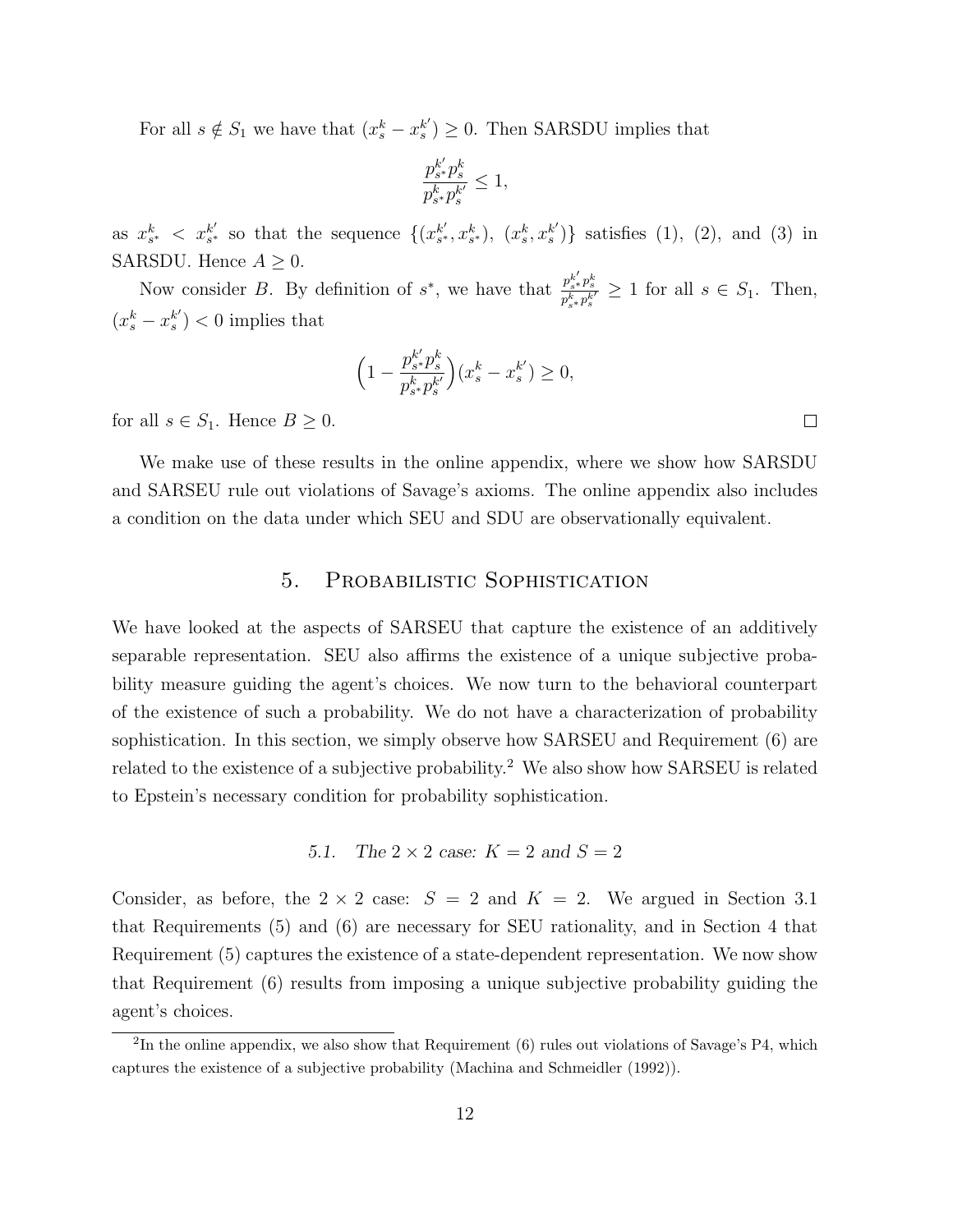

Figure 2: Violation of Requirement (6)

Figure 2 exhibits a dataset that violates Requirement (6). We have drawn the indifference curve of the agent when choosing  $x^{k_2}$ . Recall that the marginal rate of substitution (MRS) is  $\mu_{s_1} u'(x_{s_1})/\mu_{s_2} u'(x_{s_2})$ . At the point where the indifference curve crosses the 45 degree line (dotted), one can read the agent's subjective probability off the indifference curve because  $u'(x_{s_1})/u'(x_{s_2}) = 1$ , and therefore the MRS equals  $\mu_{s_1}/\mu_{s_2}$ . So the tangent line to the indifference curve at the 45 degree line describes the subjective probability. It is then clear that this tangent line (depicted in green in the figure) must be flatter than the budget line at which  $x^{k_2}$  was chosen. On the other hand, the same reasoning reveals that the subjective probability must define a *steeper* line than the budget line at which  $x^{k_1}$ was chosen. This is a contradiction, as the latter budget line is steeper than the former.

#### 5.2. General K and S

In the following, we focus instead on the relation with probabilistic sophistication, namely the relation between SARSEU and the axiom in Epstein (2000). Epstein studies the implications of probabilistic sophistication for consumption datasets. He considers the same kind of economic environment as we do, and the same notion of a dataset. He focuses on probabilistic sophistication instead of SEU, and importantly does not assume risk aversion. Epstein shows that a dataset is inconsistent with probabilistic sophistication if there exist  $s, t \in S$  and  $k, \hat{k} \in K$  such that (i)  $p_s^k \geq p_t^k$  and  $p_s^{\hat{k}} \leq p_t^{\hat{k}}$ , with at least one strict inequality; and (ii)  $x_s^k > x_t^k$  and  $x_s^{\hat{k}} < x_t^{\hat{k}}$ .

Of course, an SEU rational agent is probabilistically sophisticated. Indeed, our next result establishes that a violation of Epstein's condition implies a violation of SARSEU.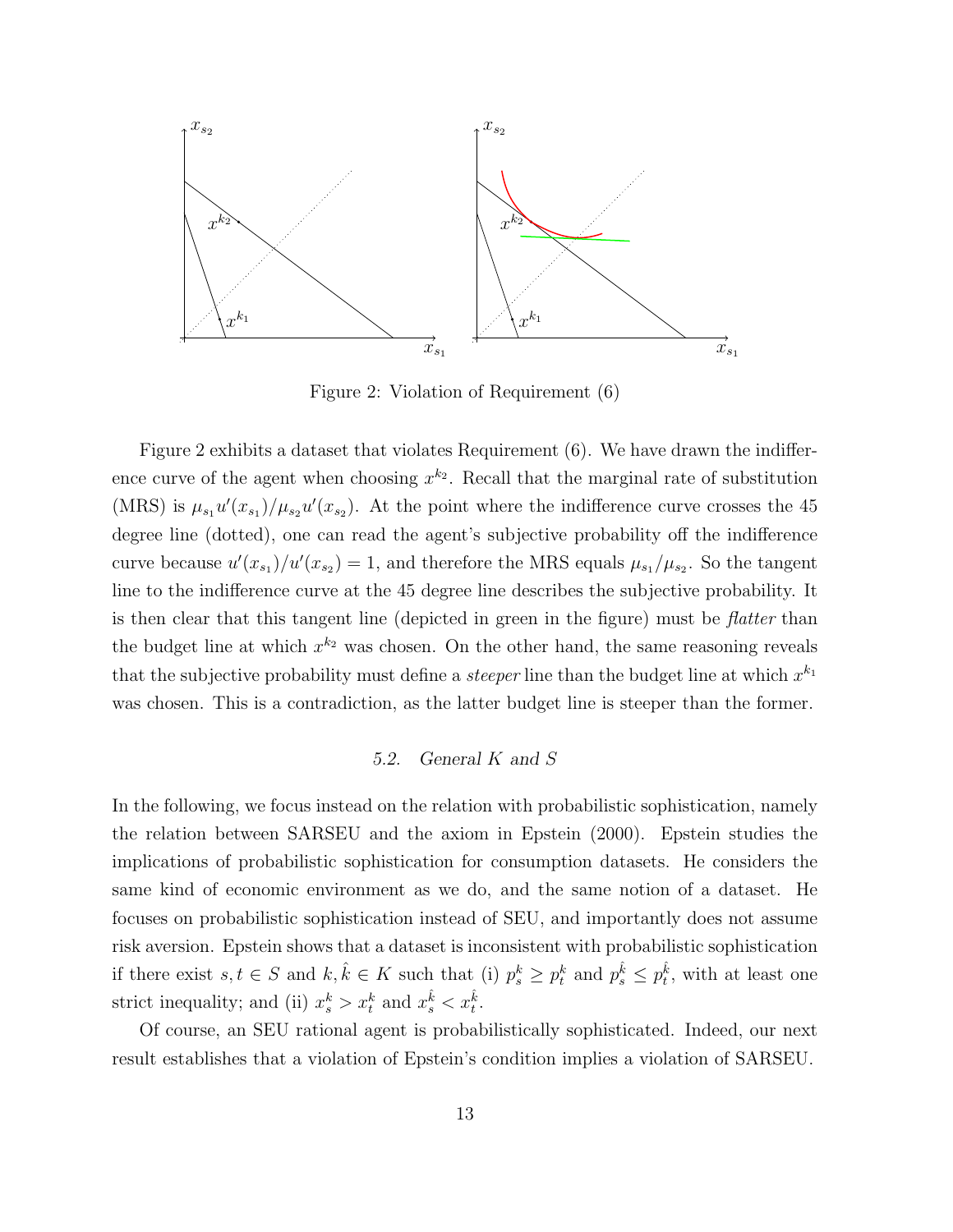

Figure 3: Probabilistically sophisticated violation of SARSEU

**Proposition 5.** If a dataset  $(x^k, p^k)_{k=1}^K$  satisfies SARSEU, then (i) and (ii) cannot both hold for some  $s, t \in S, k, \hat{k} \in K$ 

*Proof.* Suppose that  $s, t \in S, k, \hat{k} \in K$  are such that (ii) holds. Then  $\{(x_s^k, x_t^k), (x_t^{\hat{k}}, x_s^{\hat{k}})\}$  $p_t^{\hat k}$ satisfies the conditions in SARSEU. Hence, SARSEU requires that  $\frac{p_s^k}{k}$  $\leq 1$ , so that  $p_t^k$  $p_s^{\hat k}$  $p_s^k \leq p_t^k$  or  $p_s^{\hat{k}} \geq p_t^{\hat{k}}$ . Hence, (i) is violated.  $\Box$ 

Proposition 5 raises the issue of whether SEU and probabilistic sophistication are distinguishable. In the following, we show that we can indeed distinguish the two models: We present an example of a dataset that violates SARSEU, but that is consistent with a risk-averse probabilistically sophisticated agent. Hence the weakening in going from SEU to probabilistic sophistication has empirical content.

Let  $S = \{s_1, s_2\}$ . We define a dataset as follows. Let  $x^{k_1} = (2, 2), p^{k_1} = (1, 2),$  $x^{k_2} = (8,0)$ , and  $p^{k_2} = (1,1)$ . It is clear that the dataset violates SARSEU:  $x_{s_1}^{k_2} > x_{s_1}^{k_1}$  and  $x_{s_2}^{k_1} > x_{s_2}^{k_2}$  while

$$
\frac{p_{s_1}^{k_2}}{p_{s_1}^{k_1}} \frac{p_{s_2}^{k_1}}{p_{s_2}^{k_2}} = 2 > 1.
$$

Observe, moreover, that the dataset specifically violates Requirement (5), not (6). Figure 3 illustrates the dataset.

We shall now argue that this dataset is rationalizable by a risk-averse probabilistically sophisticated agent. Fix  $\mu \in \Delta_{++}$  with  $\mu_1 = \mu_2 = 1/2$ , a uniform probability over S. Any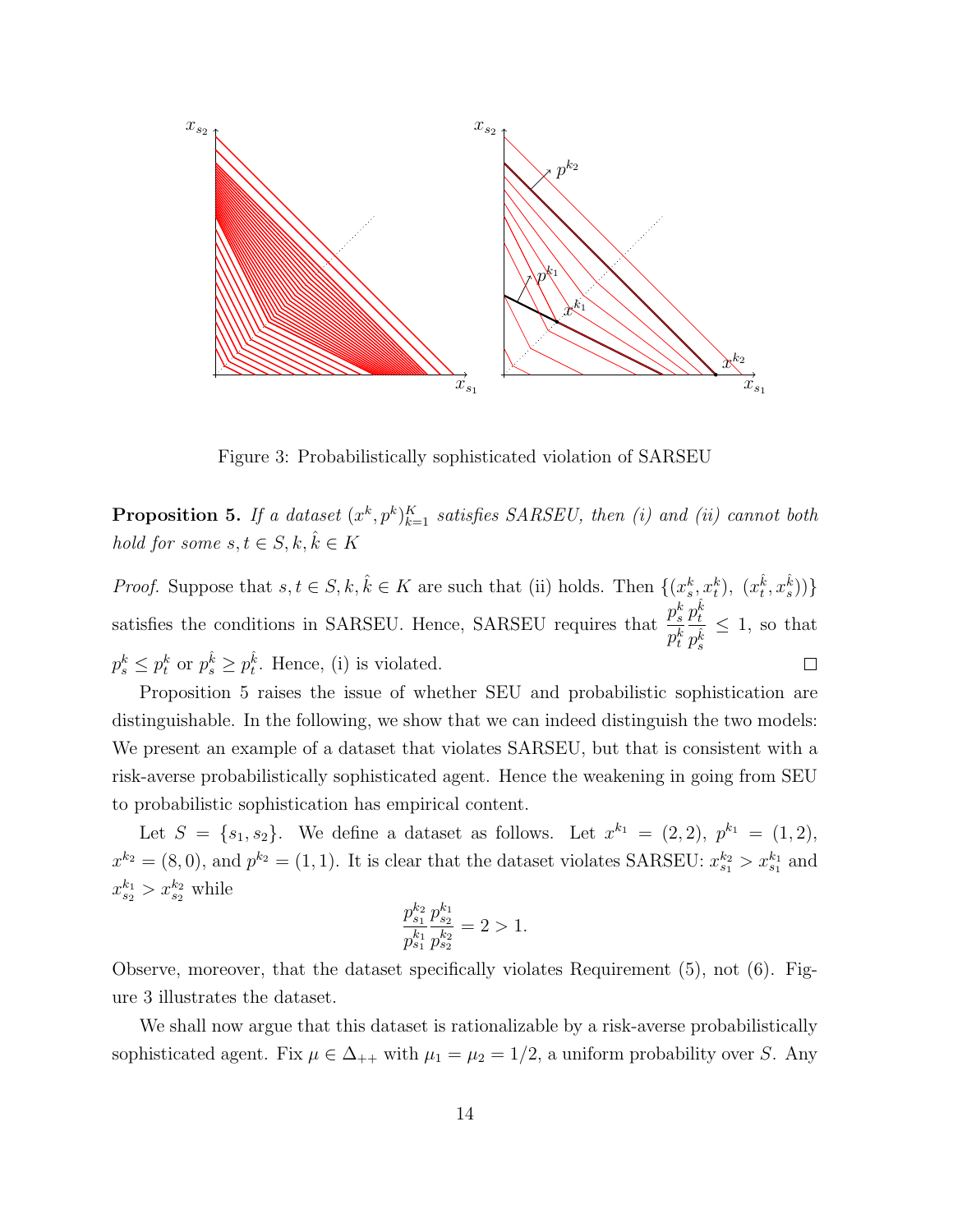vector  $x \in \mathbb{R}_+^2$  induces the probability distribution on  $\mathbb{R}_+$  given by  $x_1$  with probability  $1/2$  and  $x_2$  with probability  $1/2$ . Let  $\Pi$  be the set of all uniform probability measures on  $\mathbf{R}_{+}$  with support having cardinality smaller than or equal to 2.

We shall define a function  $V : \Pi \to \mathbf{R}$  that represents a probabilistically sophisticated preference, and for which the choices in the dataset are optimal.<sup>3</sup> We construct a monotone increasing and quasiconcave  $h: \mathbf{R}_{+}^{2} \to \mathbf{R}_{+}$ , and then define  $V(\pi) = h(\bar{x}^{\pi}, \underline{x}^{\pi})$ , where  $\underline{x}^{\pi}$ is the smallest point in the support of  $\pi$ , and  $\bar{x}^{\pi}$  is the largest. As a consequence of the monotonicity of  $h, V$  represents a probabilistically sophisticated preference. The preference is also risk-averse.

The function h is constructed so that  $(x_1, x_2) \mapsto h(\max\{x_1, x_2\}, \min\{x_1, x_2\})$  has the map of indifference curves illustrated on the left in Figure 3. There are two important features of the indifference curves drawn in the figure. The first is that indifference curves exhibit a convex preference, which ensures that the agent will be risk-averse. The second is that indifference curves become "less convex" as one moves up and to the right in the figure. As a result, the line that is normal to  $p^{k_1}$  supports the indifference curve through  $x^{k_1}$ , while the line that is normal to  $p^{k_2}$  supports the indifference curve through  $x^{k_2}$ . It is clear from Figure 3 that the construction rationalizes the choices in the dataset.

## 6. Maxmin Expected Utility

In this section, we demonstrate one use of our main result to study the differences between SEU and maxmin expected utility. We show that SEU and maxmin are behaviorally indistinguishable in the  $2 \times 2$  case, but distinguishable more generally.

The maxmin SEU model, first axiomatized by Gilboa and Schmeidler (1989), posits that an agent maximizes

$$
\min_{\mu \in M} \sum_{s \in S} \mu_s u(x_s),
$$

where M is a closed and convex set of probabilities. A dataset  $(x^k, p^k)_{k=1}^K$  is maxmin expected utility rational if there is a closed and convex set  $M \subseteq \Delta_{++}$  and a concave and strictly increasing function  $u : \mathbf{R}_{+} \to \mathbf{R}$  such that, for all k,

$$
y \in B(p^k, p^k \cdot x^k) \Rightarrow \min_{\mu \in M} \sum_{s \in S} \mu_s u(y_s) \le \min_{\mu \in M} \sum_{s \in S} \mu_s u(x_s^k).
$$

<sup>&</sup>lt;sup>3</sup>It is easy to show that there is a probabilistically sophisticated weak order  $\succeq$  defined on the set of all probability measures on  $\mathbb{R}^2_+$  with finite support, such that V represents  $\succeq$  on  $\Pi$ . The details of the example are technical and left to the online appendix.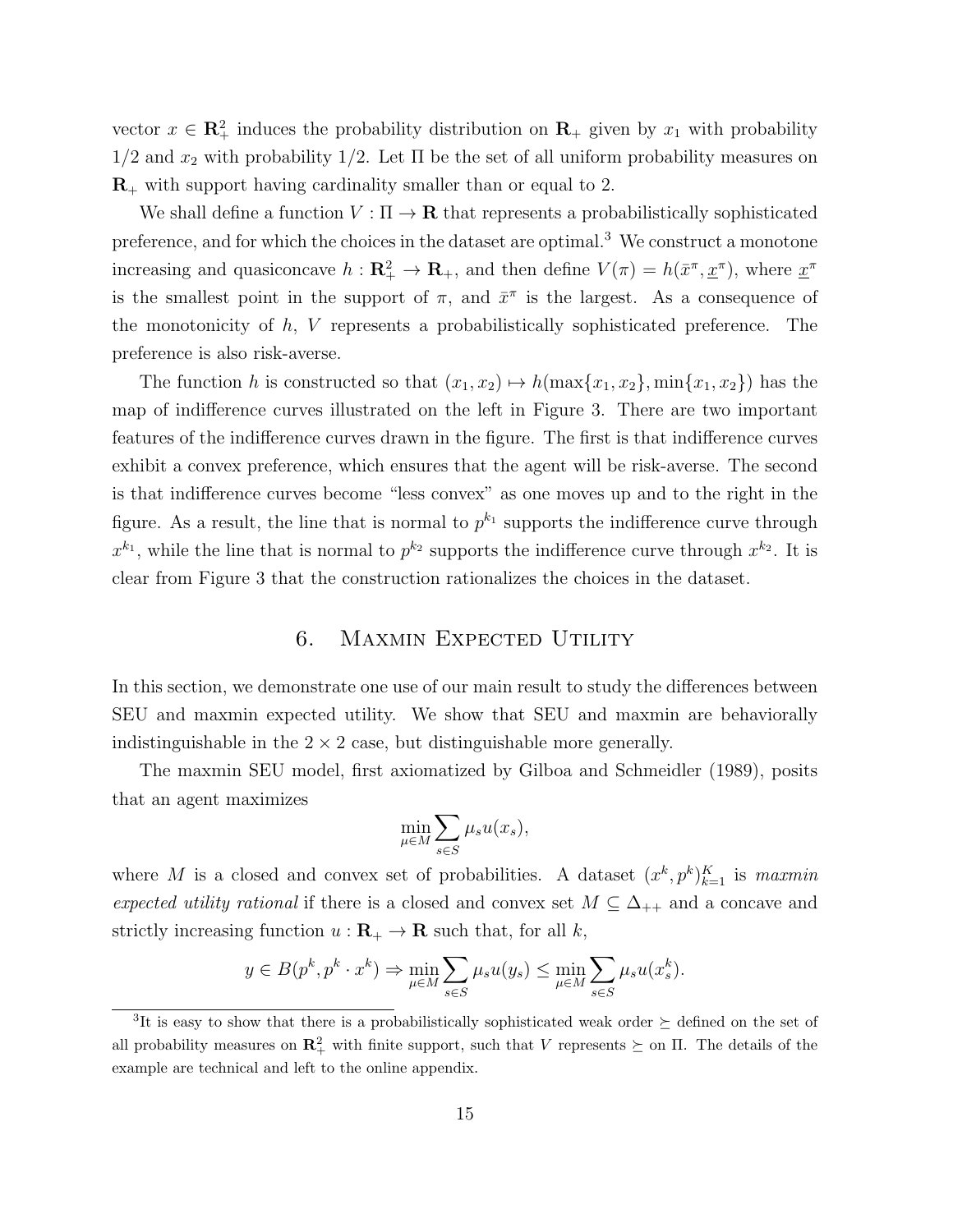Note that we restrict attention to risk-averse maxmin expected utility.

**Proposition 6.** Let  $S = K = 2$ . Then a dataset is maxmin expected utility rational if and only if it is SEU rational.

The proof of Proposition 6 is in the online appendix. The result in Proposition 6 does not, however, extend beyond the case of two observations. In the online appendix, we provide an example of data from a (risk-averse) maxmin expected utility agent that violates SARSEU.

# A. Proof of Theorem 1

We first give three preliminary and auxiliary results. Lemma 7 provides nonlinear Afriat inequalities for the problem at hand. A version of this lemma appears, for example, in Green and Srivastava (1986), Varian (1983), or Bayer et al. (2012). Lemmas 8 and 9 are versions of the theorem of the alternative.

**Lemma 7.** Let  $(x^k, p^k)_{k=1}^K$  be a dataset. The following statements are equivalent:

- 1.  $(x^k, p^k)_{k=1}^K$  is SEU rational.
- 2. There are strictly positive numbers  $v_s^k$ ,  $\lambda^k$ ,  $\mu_s$ , for  $s = 1, ..., S$  and  $k = 1, ..., K$ , such that

$$
\mu_s v_s^k = \lambda^k p_s^k, \quad x_s^k > x_{s'}^{k'} \Rightarrow v_s^k \le v_{s'}^{k'}.
$$
\n<sup>(7)</sup>

*Proof.* We shall prove that (1) implies (2). Let  $(x^k, p^k)_{k=1}^K$  be SEU rational. Let  $\mu \in \mathbb{R}^S_{++}$ and  $u : \mathbf{R}_{+} \to \mathbf{R}$  be as in the definition of SEU rational dataset. Then (see, for example, Theorem 28.3 of Rockafellar (1997)), there are numbers  $\lambda^k \geq 0$ ,  $k = 1, ..., K$  such that if we let

$$
v_s^k = \frac{\lambda^k p_s^k}{\mu_s}
$$

then  $v_s^k \in \partial u(x_s^k)$  if  $x_s^k > 0$ , and there is  $\underline{w} \in \partial u(x_s^k)$  with  $v_s^k \ge \underline{w}$  if  $x_s^k = 0$  (here we have  $\partial u(0) \neq \emptyset$ . In fact, since u is strictly increasing, it is easy to see that  $\lambda^k > 0$ , and therefore  $v_s^k > 0$ .

By the concavity of u, and the consequent monotonicity of  $\partial u(x_s^k)$  (see Theorem 24.8) of Rockafellar (1997)), if  $x_s^k > x_{s'}^{k'}$  $s' > 0, v_s^k \in \partial u(x_s^k)$ , and  $v_{s'}^{k'}$  $s' \in \partial u(x_{s'}^{k'})$  $s'_{s'}$ , then  $v_s^k \leq v_{s'}^{k'}$  $s'$ . If  $x_s^k > x_{s'}^{k'}$  $s'_{s'} = 0$ , then  $\underline{w} \in \partial u(x_{s'}^{k'})$  $s'$ ) with  $v_{s'}^{k'}$  $s' \geq \underline{w}$ . So  $v_s^k \leq \underline{w} \leq v_{s'}^{k'}$  $s'$  .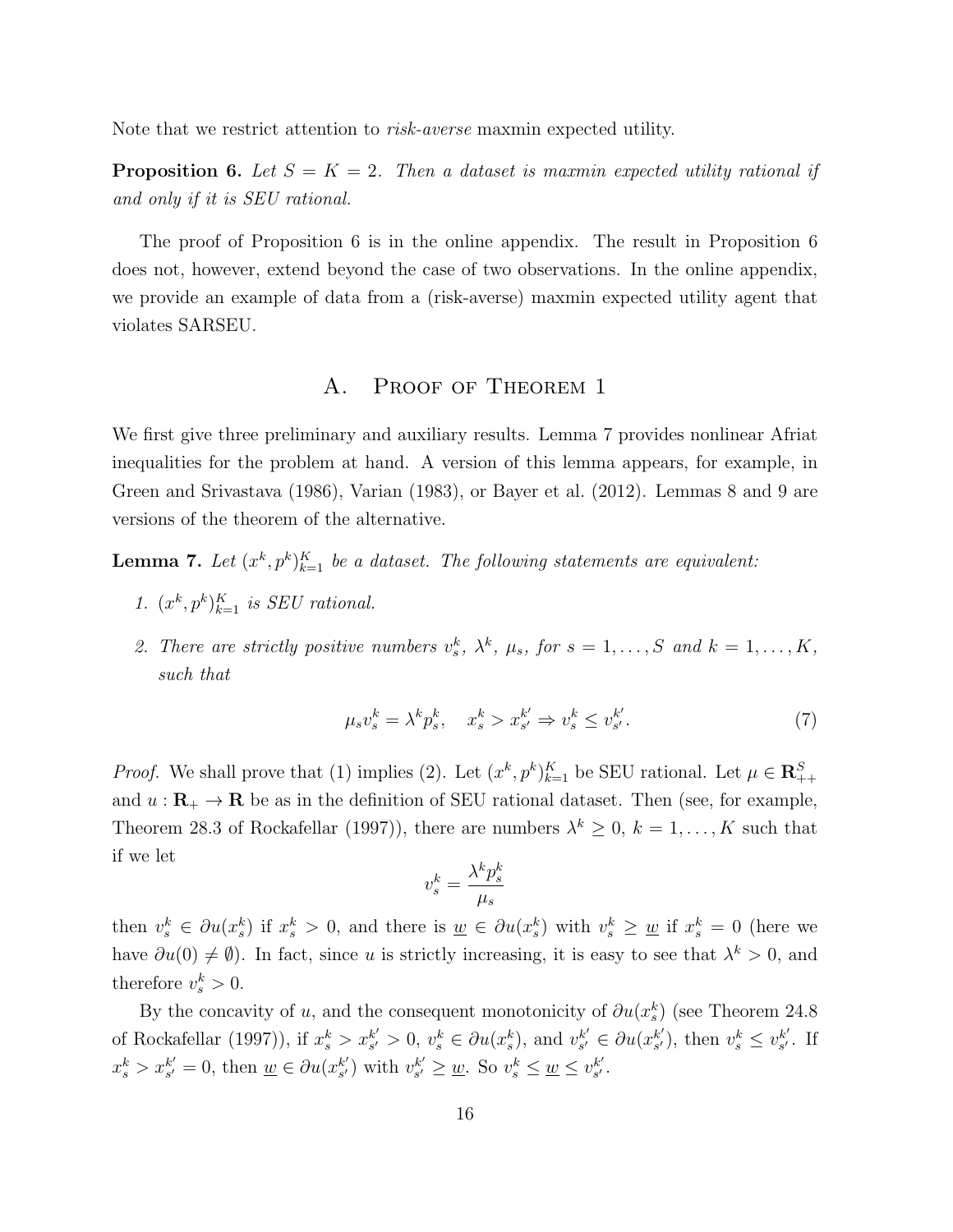In second place, we show that (2) implies (1). Suppose that the numbers  $v_s^k$ ,  $\lambda^k$ ,  $\mu_s$ , for  $s = 1, \ldots, S$  and  $k = 1, \ldots, K$  are as in (2). Enumerate the elements of X in increasing order:  $y_1 < y_2 < \ldots < y_n$ . Let  $\underline{y}_i = \min\{v_s^k : x_s^k = y_i\}$  and  $\bar{y}_i = \max\{v_s^k : x_s^k = y_i\}$ . Let  $z_i = (y_i + y_{i+1})/2, i = 1, ..., n-1; z_0 = 0, \text{ and } z_n = y_n + 1.$  Let f be a correspondence defined as follows:

$$
f(z) = \begin{cases} \left[\underline{y}_i, \bar{y}_i\right] & \text{if } z = y_i, \\ \max\{\bar{y}_i : z < y_i\} & \text{if } y_n > z \text{ and } \forall i (z \neq y_i), \\ \underline{y}_n/2 & \text{if } y_n < z. \end{cases} \tag{8}
$$

Then, by the assumptions placed on  $v_s^k$ , and by construction of  $f, y < y', v \in f(y)$  and  $v' \in f(y')$  imply that  $v' \leq v$ . Then the correspondence f is monotone, and there exists a concave function u for which  $\partial u = f$  (see e.g. Theorem 24.8 of Rockafellar (1997)). Given that  $v_s^k > 0$  all the elements in the range of f are positive, and therefore u is a strictly increasing function.

Finally, for all  $(k, s)$ ,  $\lambda^k p_s^k / \mu_s = v_s^k \in \partial u(v_s^k)$  and therefore the first-order conditions to a maximum choice of x hold at  $x_s^k$ . Since u is concave the first-order conditions are sufficient. The dataset is therefore SEU rational.  $\Box$ 

We shall use the following lemma, which is a version of the Theorem of the Alternative. This is Theorem 1.6.1 in Stoer and Witzgall (1970). We shall use it here in the cases where F is either the real or the rational number field.

**Lemma 8.** Let A be an  $m \times n$  matrix, B be an  $l \times n$  matrix, and E be an  $r \times n$  matrix. Suppose that the entries of the matrices  $A, B,$  and  $E$  belong to a commutative ordered field F. Exactly one of the following alternatives is true.

- 1. There is  $u \in \mathbf{F}^n$  such that  $A \cdot u = 0$ ,  $B \cdot u \ge 0$ ,  $E \cdot u \gg 0$ .
- 2. There is  $\theta \in \mathbf{F}^r$ ,  $\eta \in \mathbf{F}^l$ , and  $\pi \in \mathbf{F}^m$  such that  $\theta \cdot A + \eta \cdot B + \pi \cdot E = 0$ ;  $\pi > 0$  and  $\eta \geq 0$ .

The next lemma is a direct consequence of Lemma 8: see Lemma 12 in Chambers and Echenique (2014) for a proof.

**Lemma 9.** Let A be an  $m \times n$  matrix, B be an  $l \times n$  matrix, and E be an  $r \times n$  matrix. Suppose that the entries of the matrices  $A, B,$  and  $E$  are rational numbers. Exactly one of the following alternatives is true.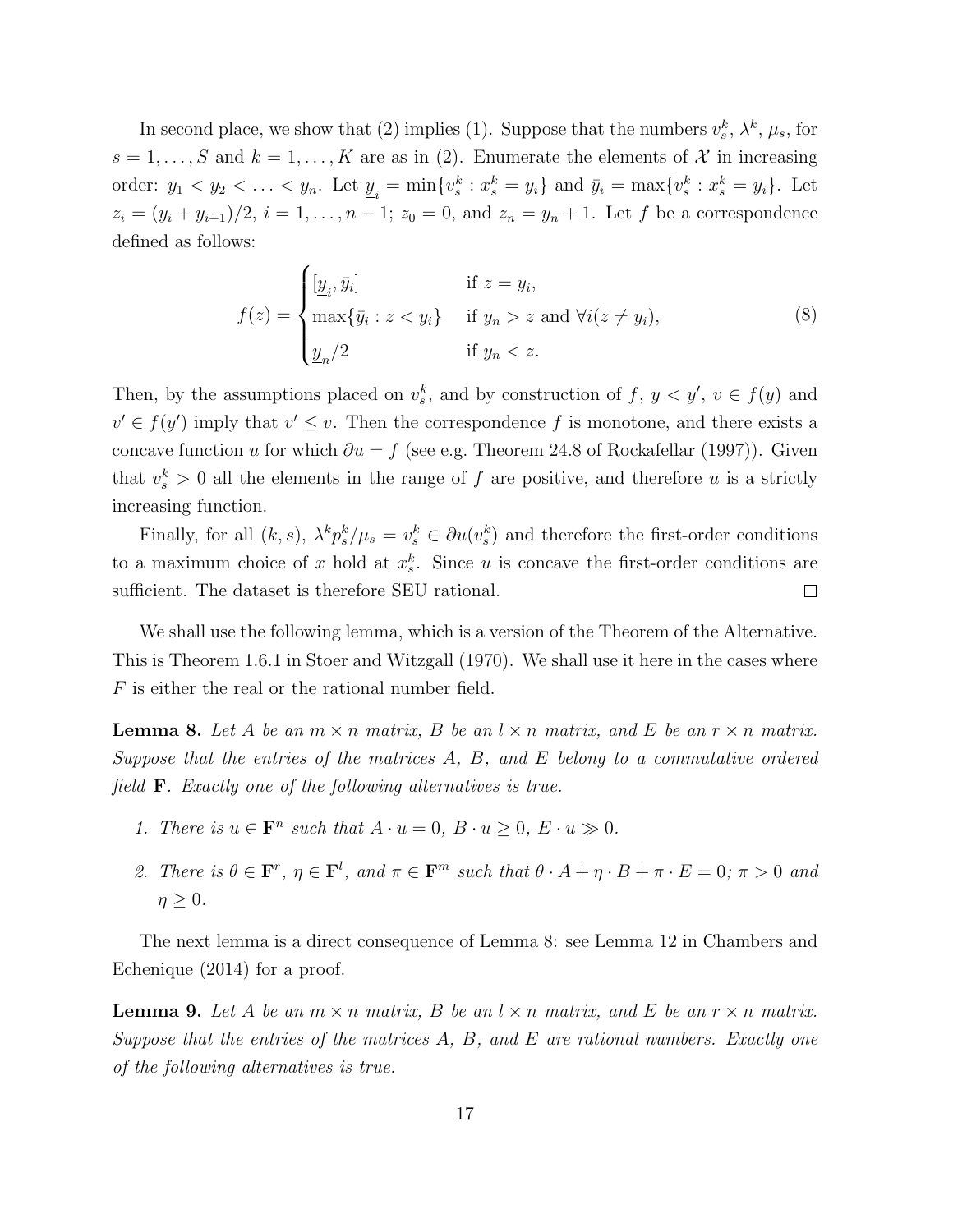- 1. There is  $u \in \mathbb{R}^n$  such that  $A \cdot u = 0$ ,  $B \cdot u \ge 0$ , and  $E \cdot u \gg 0$ .
- 2. There is  $\theta \in \mathbb{Q}^r$ ,  $\eta \in \mathbb{Q}^l$ , and  $\pi \in \mathbb{Q}^m$  such that  $\theta \cdot A + \eta \cdot B + \pi \cdot E = 0$ ;  $\pi > 0$  and  $\eta \geq 0$ .

#### A.1. Necessity

**Lemma 10.** If a dataset  $(x^k, p^k)_{k=1}^K$  is SEU rational, then it satisfies SARSEU.

*Proof.* Let  $(x^k, p^k)_{k=1}^K$  be SEU rational, and let  $\mu \in \Delta_{++}$  and  $u : \mathbf{R}_+ \to \mathbf{R}$  be as in the definition of SEU rational. By Lemma 7, there exists a strictly positive solution  $v_s^k$ ,  $\lambda^k$ ,  $\mu_s$  to the system in Statement (2) of Lemma 7 with  $v_s^k \in \partial u(x_s^k)$  when  $x_s^k > 0$ , and  $v_s^k \geq \underline{w} \in \partial u(x_s^k)$  when  $x_s^k = 0$ .

Let  $(x_{s_i}^{k_i}, x_{s'_i}^{k'_i})_{i=1}^n$  be a sequence satisfying the three conditions in SARSEU. Then  $x_{s_i}^{k_i}$  >  $x_{s'_i}^{k'_i}$ . Suppose that  $x_{s'_i}^{k'_i} > 0$ . Then,  $v_{s_i}^{k_i} \in \partial u(x_{s_i}^{k_i})$  and  $v_{s'_i}^{k'_i} \in \partial u(x_{s'_i}^{k'_i})$ . By the concavity of u, it follows that  $\lambda^{k_i}\mu_{s_i'}p_{s_i}^{k_i} \leq \lambda^{k_i'}\mu_{s_i}p_{s_i'}^{k_i'}$  (see Theorem 24.8 of Rockafellar (1997)). Similarly, if  $x_{s'_i}^{k'_i} = 0$ , then  $v_{s_i}^{k_i} \in \partial u(x_{s_i}^{k_i})$  and  $v_{s'_i}^{k'_i} \geq \underline{w} \in \partial u(x_{s'_i}^{k'_i})$ . So  $\lambda^{k_i} \mu_{s'_i} p_{s_i}^{k_i} \leq \lambda^{k'_i} \mu_{s_i} p_{s'_i}^{k'_i}$  Therefore,

$$
1 \geq \prod_{i=1}^n \frac{\lambda^{k_i} \mu_{s'_i} p_{s_i}^{k_i}}{\lambda^{k'_i} \mu_{s_i} p_{s'_i}^{k'_i}} = \prod_{i=1}^n \frac{p_{s_i}^{k_i}}{p_{s'_i}^{k'_i}},
$$

as the sequence satisfies Conditions (2) and (3) of SARSEU; and hence the numbers  $\lambda^k$ and  $\mu_s$  appear the same number of times in the denominator as in the numerator of this product.  $\Box$ 

#### A.2. Sufficiency

We proceed to prove the sufficiency direction. An outline of the argument is as follows. We know from Lemma 7 that it suffices to find a solution to the Afriat inequalities (actually first order conditions), written as statement (2) in the lemma. So we set up the problem to find a solution to a system of linear inequalities obtained from using logarithms to linearize the Afriat inequalities in Lemma 7.

Lemma 11 establishes that SARSEU is sufficient for SEU rationality when the logarithms of the prices are rational numbers. The role of rational logarithms comes from our use of a version the theorem of the alternative (see Lemma 9): when there is no solution to the linearized Afriat inequalities, then the existence of a rational solution to the dual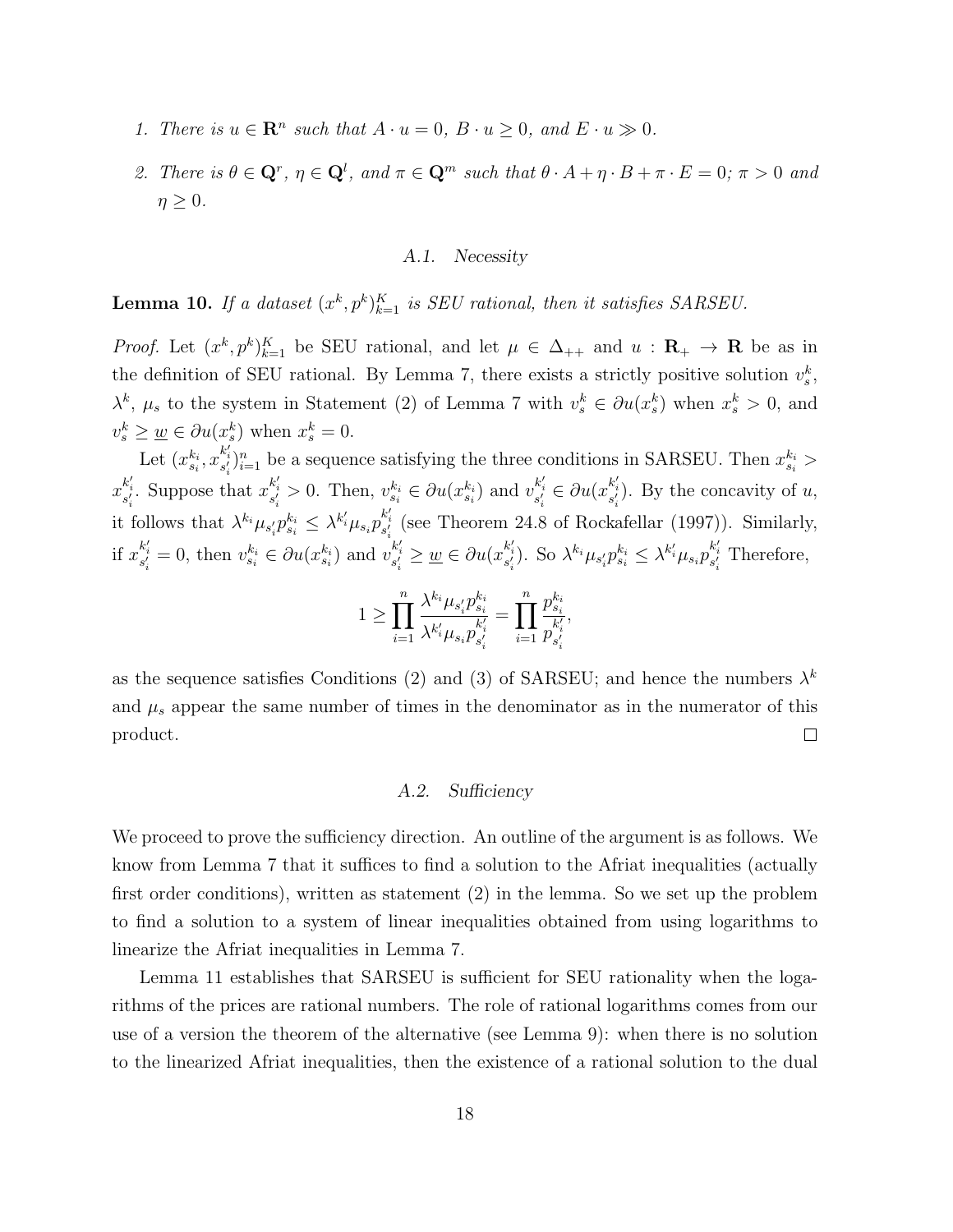system of inequalities implies a violation of SARSEU. The bulk of the proof goes into constructing a violation of SARSEU from a given solution to the dual.

The next step in the proof (Lemma 12) establishes that we can approximate any dataset satisfying SARSEU with a dataset for which the logarithms of prices are rational, and for which SARSEU is satisfied. This step is crucial, and somewhat delicate. One might have tried to obtain a solution to the Afriat inequalities for "perturbed" systems (with prices that are rational after taking logs), and then considered the limit. This does not work because the solutions to our systems of inequalities are in a non-compact space. It is not clear how to establish that the limits exist and are well-behaved. Lemma 12 avoids the problem.

Finally, Lemma 13 establishes the result by using another version of the theorem of the alternative, stated as Lemma 8 above.

The statement of the lemmas follow. The rest of the paper is devoted to the proof of these lemmas.

**Lemma 11.** Let dataset  $(x^k, p^k)_{k=1}^k$  satisfy SARSEU. Suppose that  $\log(p_s^k) \in \mathbf{Q}$  for all k and s. Then there are numbers  $v_s^k$ ,  $\lambda^k$ ,  $\mu_s$ , for  $s = 1, \ldots, S$  and  $k = 1, \ldots, K$  satisfying (7) in Lemma 7.

**Lemma 12.** Let dataset  $(x^k, p^k)_{k=1}^k$  satisfy SARSEU. Then for all positive numbers  $\overline{\epsilon}$ , there exists  $q_s^k \in [p_s^k - \overline{\varepsilon}, p_s^k]$  for all  $s \in S$  and  $k \in K$  such that  $\log q_s^k \in \mathbf{Q}$  and the dataset  $(x^k, q^k)_{k=1}^k$  satisfy SARSEU.

**Lemma 13.** Let dataset  $(x^k, p^k)_{k=1}^k$  satisfy SARSEU. Then there are numbers  $v_s^k$ ,  $\lambda^k$ ,  $\mu_s$ , for  $s = 1, \ldots, S$  and  $k = 1, \ldots, K$  satisfying (7) in Lemma 7.

#### A.2.1. Proof of Lemma 11

We linearize the equation in System (7) of Lemma 7. The result is:

$$
\log v_s^k + \log \mu_s - \log \lambda^k - \log p_s^k = 0,\tag{9}
$$

$$
x_s^k > x_{s'}^{k'} \Rightarrow \log v_s^k \le \log v_{s'}^{k'}.
$$
\n
$$
(10)
$$

In the system comprised by (9) and (10), the unknowns are the real numbers  $\log v_s^k$ ,  $\log \mu_s$ ,  $\log \lambda^k$ , for  $k = 1, \ldots, K$  and  $s = 1, \ldots, S$ .

First, we are going to write the system of inequalities (9) and (10) in matrix form.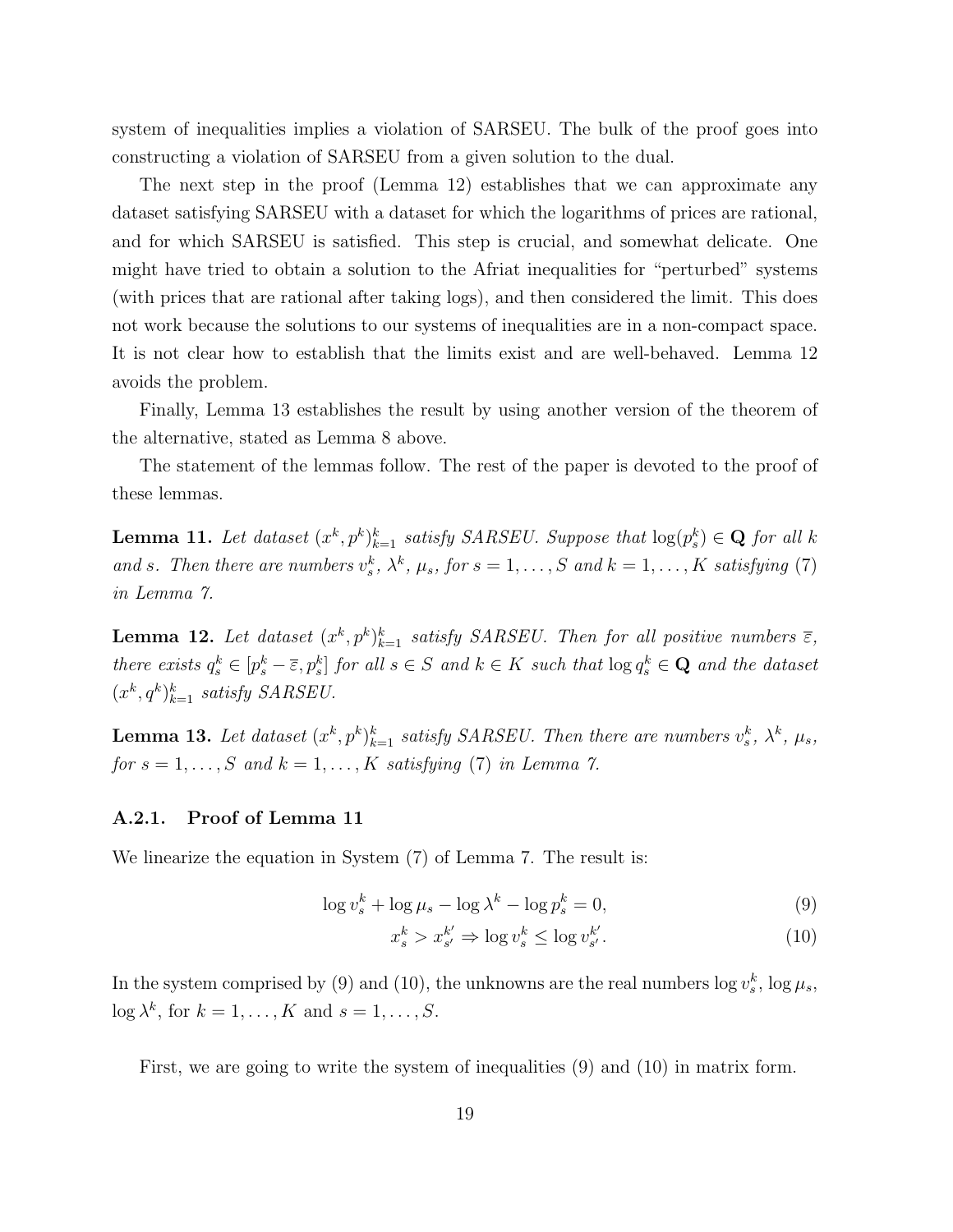We shall define a matrix A such that there are positive numbers  $v_s^k$ ,  $\lambda^k$ ,  $\mu_s$  the logs of which satisfy Equation (9) if and only if there is a solution  $u \in \mathbb{R}^{K \times S + K + S + 1}$  to the system of equations

$$
A \cdot u = 0,
$$

and for which the last component of u is strictly positive.

Let A be a matrix with  $K \times S$  rows and  $K \times S + S + K + 1$  columns, defined as follows: We have one row for every pair  $(k, s)$ ; one column for every pair  $(k, s)$ ; one column for every s; one column for each k; and one last column. In the row corresponding to  $(k, s)$ the matrix has zeroes everywhere with the following exceptions: it has a 1 in the column for  $(k, s)$ ; it has a 1 in the column for s; it has a -1 in the column for k; and  $-\log p_s^k$  in the very last column.

Matrix A looks as follows:

|                    | (1,1)          |                              |                |                                                                                   |  |  |  |  |  | $\cdots \qquad (k,s) \quad \cdots \qquad (K,S) \qquad \  \, 1 \quad \, \cdots \qquad s \quad \, \cdots \qquad S \qquad \quad \  \, 1 \qquad \cdots \qquad k \qquad \cdots \qquad K \qquad \qquad p$                         |
|--------------------|----------------|------------------------------|----------------|-----------------------------------------------------------------------------------|--|--|--|--|--|-----------------------------------------------------------------------------------------------------------------------------------------------------------------------------------------------------------------------------|
| (1,1)              | $\vert$ 1      | $\sim$ 4.4 $\pm$             | $\overline{0}$ |                                                                                   |  |  |  |  |  | $\cdots$ 0 1 $\cdots$ 0 $\cdots$ 0 $-1$ $\cdots$ 0 $\cdots$ 0 $-log p_1^1$                                                                                                                                                  |
|                    |                |                              |                |                                                                                   |  |  |  |  |  |                                                                                                                                                                                                                             |
| (k,s)              | $\overline{0}$ | $\langle\,\cdot\, \rangle$ . |                |                                                                                   |  |  |  |  |  | $1 \quad \cdots \quad 0 \quad \left  \begin{array}{ccc} 0 & \cdots & 1 & \cdots & 0 \end{array} \right  \quad 0 \quad \cdots \quad -1 \quad \cdots \quad 0 \quad \left  \begin{array}{ccc} -\log p^k_s \end{array} \right $ |
| $\frac{1}{2}$      |                |                              |                |                                                                                   |  |  |  |  |  |                                                                                                                                                                                                                             |
| $(K,S)$ 0 $\cdots$ |                |                              |                | $\begin{array}{ccccccc} 0 & \cdots & 1 & 0 & \cdots & 0 & \cdots & 1 \end{array}$ |  |  |  |  |  | $\begin{vmatrix} 0 & \cdots & 0 & \cdots & -1 \end{vmatrix}$ $-\log p_S^K$                                                                                                                                                  |

Consider the system  $A \cdot u = 0$ . If there are numbers solving Equation (9), then these define a solution  $u \in \mathbb{R}^{K \times S + S + K + 1}$  for which the last component is 1. If, on the other hand, there is a solution  $u \in \mathbb{R}^{K \times S + S + K + 1}$  to the system  $A \cdot u = 0$  in which the last component  $(u_{K\times S+S+K+1})$  is strictly positive, then by dividing through by the last component of  $u$  we obtain numbers that solve Equation  $(9)$ .

In second place, we write the system of inequalities (10) in matrix form. There is one row in B for each pair  $(k, s)$  and  $(k', s')$  for which  $x_s^k > x_{s'}^{k'}$  $s'$ . In the row corresponding to  $x_s^k > x_{s'}^{k'}$  $s'$  we have zeroes everywhere with the exception of a  $-1$  in the column for  $(k, s)$ and a 1 in the column for  $(k', s')$ . Let B be the number of rows of B.

In third place, we have a matrix  $E$  that captures the requirement that the last component of a solution be strictly positive. The matrix E has a single row and  $K \times S + S + K + 1$ columns. It has zeroes everywhere except for 1 in the last column.

To sum up, there is a solution to system (9) and (10) if and only if there is a vector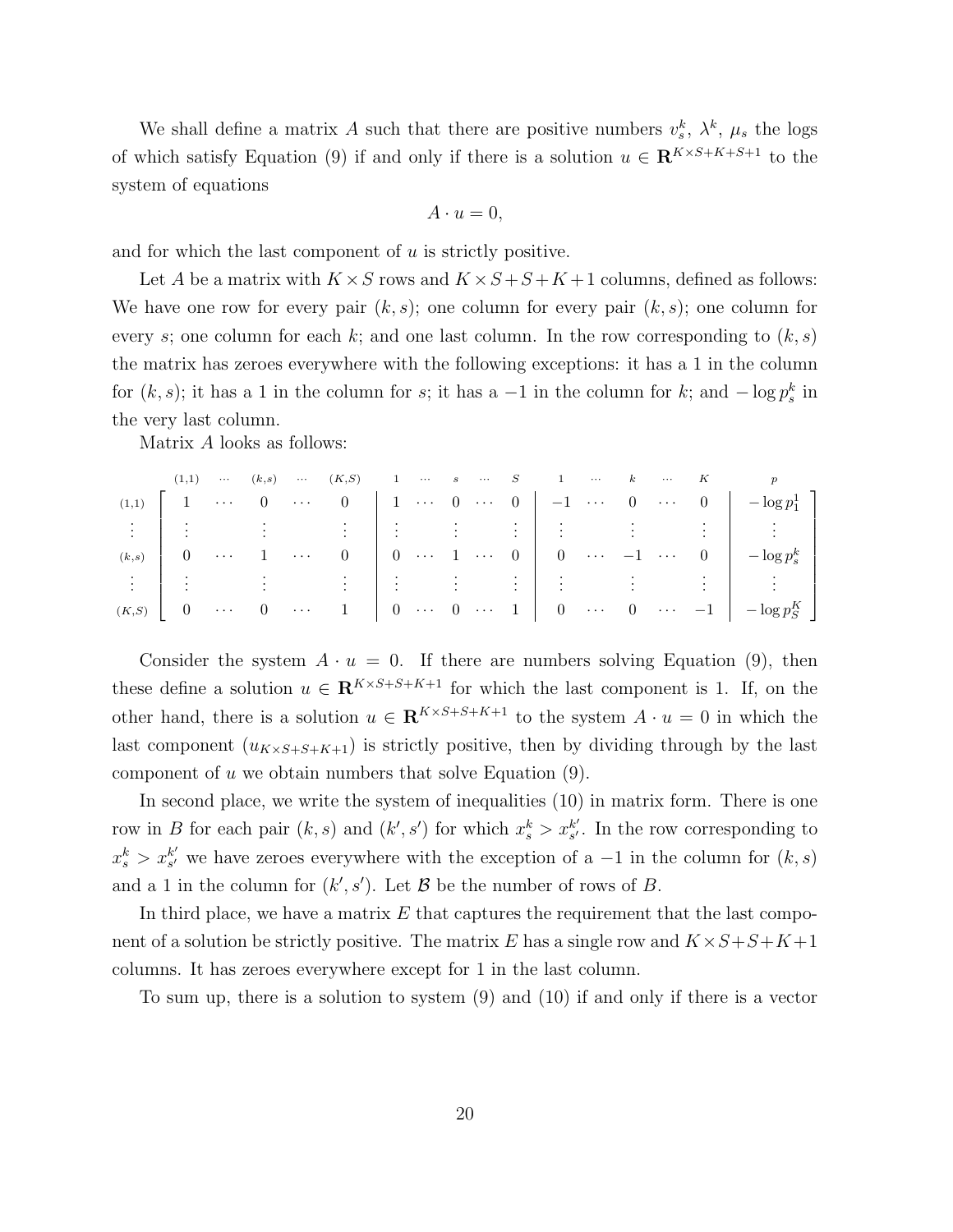$u \in \mathbb{R}^{K \times S + S + K + 1}$  that solves the following system of equations and linear inequalities

$$
S1: \begin{cases} A \cdot u = 0, \\ B \cdot u \ge 0, \\ E \cdot u \gg 0. \end{cases}
$$

Note that  $E \cdot u$  is a scalar, so the last inequality is the same as  $E \cdot u > 0$ .

The entries of A, B, and E are either 0, 1 or  $-1$ , with the exception of the last column of A. Under the hypotheses of the lemma we are proving, the last column consists of rational numbers. By Lemma 9, then, there is such a solution  $u$  to  $S1$  if and only if there is no vector  $(\theta, \eta, \pi) \in \mathbf{Q}^{K \times S + \mathcal{B}+1}$  that solves the system of equations and linear inequalities

$$
S2: \begin{cases} \theta \cdot A + \eta \cdot B + \pi \cdot E = 0, \\ \eta \ge 0, \\ \pi > 0. \end{cases}
$$

In the following, we shall prove that the non-existence of a solution  $u$  implies that the dataset must violate SARSEU. Suppose then that there is no solution u and let  $(\theta, \eta, \pi)$ be a rational vector as above, solving system S2.

By multiplying  $(\theta, \eta, \pi)$  by any positive integer we obtain new vectors that solve  $S2$ , so we can take  $(\theta, \eta, \pi)$  to be integer vectors.

Henceforth, we use the following notational convention: For a matrix D with  $K \times$  $S + S + K + 1$  columns, write  $D_1$  for the submatrix of D corresponding to the first  $K \times S$  columns; let  $D_2$  be the submatrix corresponding to the following S columns;  $D_3$ correspond to the next K columns; and  $D_4$  to the last column. Thus,  $D = [D_1 | D_2 | D_3 | D_4]$ .

**Claim 14.** (i) 
$$
\theta \cdot A_1 + \eta \cdot B_1 = 0
$$
; (ii)  $\theta \cdot A_2 = 0$ ; (iii)  $\theta \cdot A_3 = 0$ ; and (iv)  $\theta \cdot A_4 + \pi \cdot E_4 = 0$ .

*Proof.* Since  $\theta \cdot A + \eta \cdot B + \pi \cdot E = 0$ , then  $\theta \cdot A_i + \eta \cdot B_i + \pi \cdot E_i = 0$  for all  $i = 1, \ldots, 4$ . Moreover, since  $B_2$ ,  $B_3$ ,  $B_4$ ,  $E_1$ ,  $E_2$ , and  $E_3$  are zero matrices, we obtain the claim.  $\Box$ 

We transform the matrices A and B using  $\theta$  and  $\eta$ . Define a matrix  $A^*$  from A by letting  $A^*$  have the same number of columns as A and including: (i)  $\theta_r$  copies of the rth row when  $\theta_r > 0$ ; (ii) omitting row r when  $\theta_r = 0$ ; and (ii)  $\theta_r$  copies of the rth row multiplied by  $-1$  when  $\theta_r < 0$ . We refer to rows that are copies of some r with  $\theta_r > 0$  as *original* rows, and to those that are copies of some r with  $\theta_r < 0$  as *converted* rows.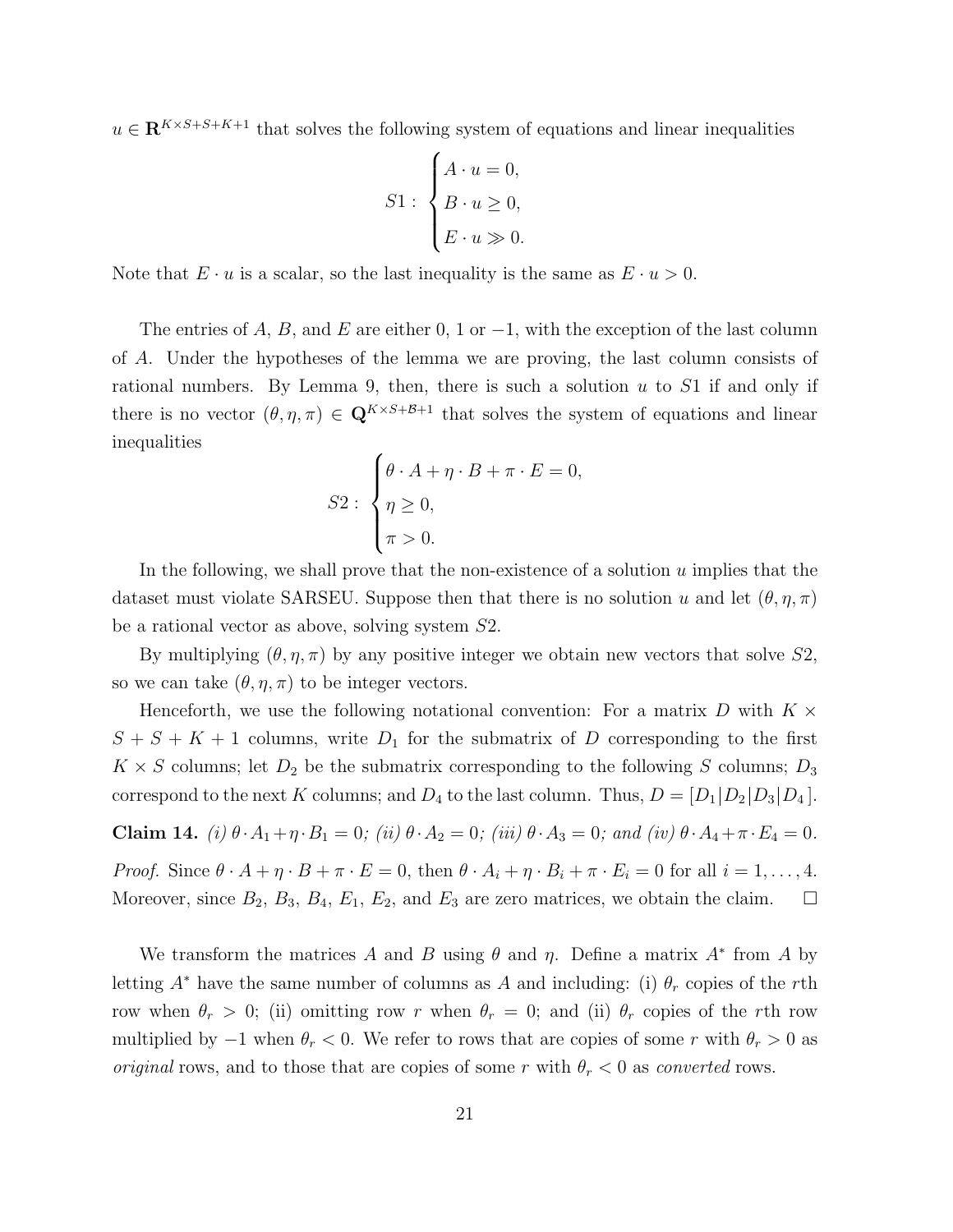Similarly, we define the matrix  $B^*$  from B by including the same columns as B and  $\eta_r$  copies of each row (and thus omitting row r when  $\eta_r = 0$ ; recall that  $\eta_r \geq 0$  for all r).

**Claim 15.** For any  $(k, s)$ , all the entries in the column for  $(k, s)$  in  $A_1^*$  are of the same sign.

*Proof.* By definition of A, the column for  $(k, s)$  will have zero in all its entries with the exception of the row for  $(k, s)$ . In  $A^*$ , for each  $(k, s)$ , there are three mutually exclusive possibilities: the row for  $(k, s)$  in A can (i) not appear in  $A^*$ , (ii) it can appear as original, or (iii) it can appear as converted. This shows the claim.  $\Box$ 

**Claim 16.** There exists a sequence  $(x_{s_i}^{k_i}, x_{s'_i}^{k'_i})_{i=1}^{n*}$  of pairs that satisfies Condition (1) in SARSEU.

*Proof.* Define  $\mathcal{X} = \{x_s^k | k \in K, s \in S\}$ . We define such a sequence by induction. Let  $B^1 = B^*$ . Given  $B^i$ , define  $B^{i+1}$  as follows: Denote by  $>^i$  the binary relation on X defined by  $z > i' z'$  if  $z > z'$  and there is at least one copy of a row corresponding to  $z > z'$  in  $B^i$ . there is at least one pair  $(k, s)$  and  $(k', s')$  for which (1)  $x_s^k > x_{s'}^{k'}$  $s'$ , (2)  $z = x_s^k$  and  $z' = x_{s'}^{k'}$  $s'$ , and (3) the row corresponding to  $x_s^k > x_{s'}^{k'}$  $s'_{s'}$  in B had strictly positive weight in  $\eta$ .

The binary relation  $\geq^i$  cannot exhibit cycles because  $\geq^i \subseteq \geq$ . There is therefore at least one sequence  $z_1^i, \ldots z_{L_i}^i$  in X such that  $z_j^i >^i z_{j+1}^i$  for all  $j = 1, \ldots, L_i - 1$  and with the property that there is no  $z \in \mathcal{X}$  with  $z >^i z_1^i$  or  $z_{L_i}^i >^i z$ .

Observe that  $B^i$  has at least one row corresponding to  $z_j^i > i z_{j+1}^i$ , for all  $j = 1, \ldots, L_i$ 1. Let the matrix  $B^{i+1}$  be defined as the matrix obtained from  $B^i$  by omitting one copy of a row corresponding to  $z_j^i > z_{j+1}^i$ , for each  $j = 1, \ldots L_i - 1$ 

The matrix  $B^{i+1}$  has strictly fewer rows than  $B^i$ . There is therefore  $n^*$  for which  $B^{n^*+1}$ would have no rows. The matrix  $B^{n^*}$  has rows, and the procedure of omitting rows from  $B^{n^*}$  will remove all rows of  $B^{n^*}$ .

Define a sequence  $(x_{s_i}^{k_i}, x_{s'_i}^{k'_i})_{i=1}^{n^*}$  of pairs by letting  $x_{s_i}^{k_i} = z_1^i$  and  $x_{s'_i}^{k'_i} = z_{L_i}^i$ . Note that, as a result,  $x_{s_i}^{k_i} > x_{s_i'}^{k_i'}$  for all i. Therefore the sequence  $(x_{s_i}^{k_i}, x_{s_i'}^{k_i'})_{i=1}^{n^*}$  of pairs satisfies Condition (1) in SARSEU.

We shall use the sequence  $(x_{s_i}^{k_i}, x_{s'_i}^{k'_i})_{i=1}^{n^*}$  of pairs as our candidate violation of SARSEU. Consider a sequence of matrices  $A^i$ ,  $i = 1, ..., n^*$  defined as follows. Let  $A^1 = A^*$ ,  $B^1 = B^*$ , and  $C^1 =$  $\int A^1$  $B^1$ 1 . Observe that the rows of  $C<sup>1</sup>$  add to the null vector by Claim 14.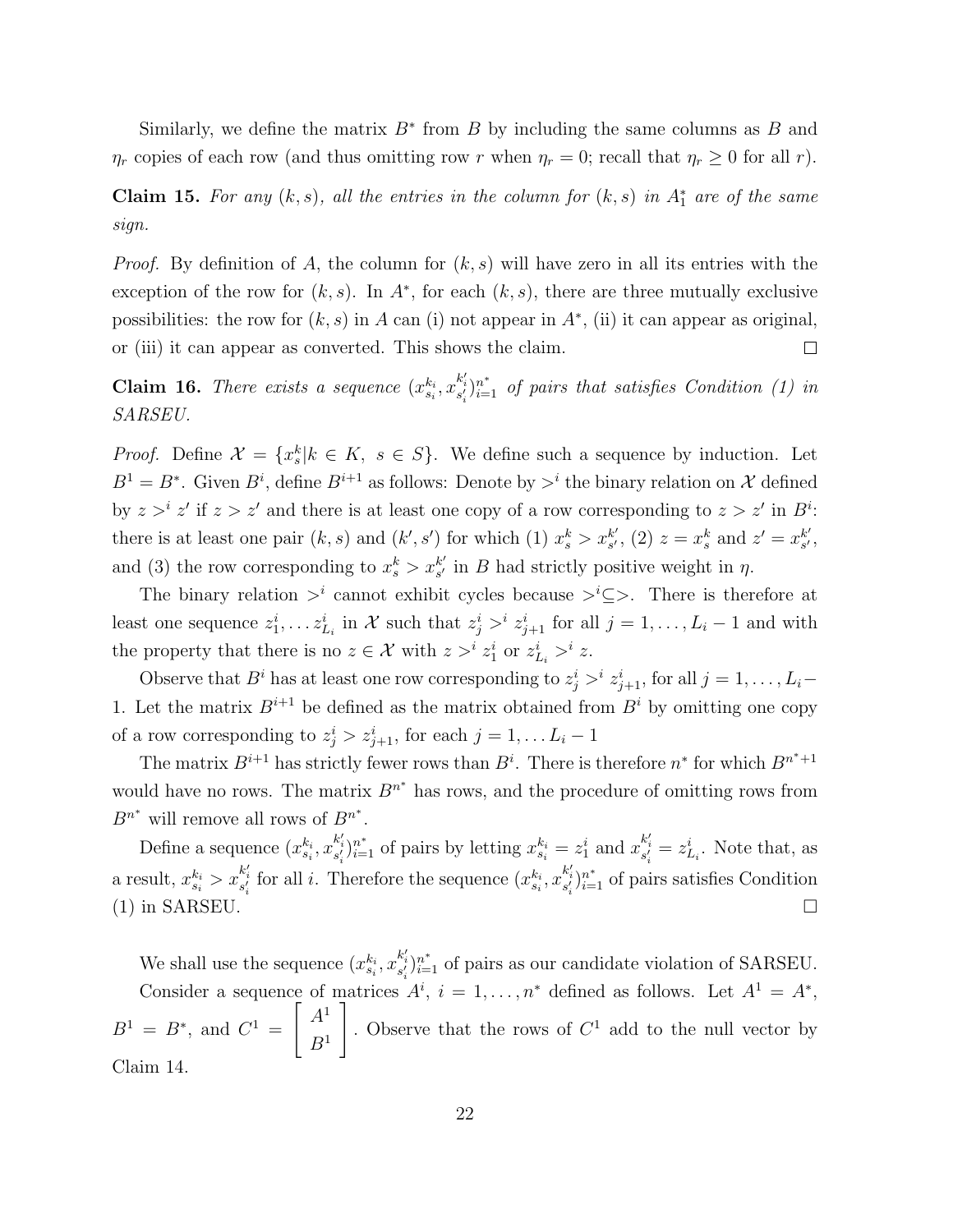We shall proceed by induction. Suppose that  $A<sup>i</sup>$  has been defined, and that the rows of  $C^i$  =  $\int A^i$  $B^i$ 1 add to the null vector.

Recall the definition of the sequence  $x_{s_i}^{k_i} = z_1^i > \ldots > z_{L_i}^i = x_{s_i}^{k_i}$ . There is no  $z \in \mathcal{X}$ with  $z > i$   $z_1^i$  or  $z_{L_i}^i > i$  z, so in order for the rows of  $C^i$  to add to zero there must be a -1 in  $A_1^i$  in the column corresponding to  $(k'_i, s'_i)$  and a 1 in  $A_1^i$  in the column corresponding to  $(k_i, s_i)$ . Let  $r_i$  be a row in  $A^i$  corresponding to  $(k_i, s_i)$ , and  $r'_i$  be a row corresponding to  $(k'_i, s'_i)$ . The existence of a -1 in  $A_1^i$  in the column corresponding to  $(k'_i, s'_i)$ , and a 1 in  $A_1^i$  in the column corresponding to  $(k_i, s_i)$ , ensures that  $r_i$  and  $r'_i$  exist. Note that the row  $r_i'$  is a converted row while  $r_i$  is original. Let  $A^{i+1}$  be defined from  $A^i$  by deleting the two rows,  $r_i$  and  $r'_i$ .

**Claim 17.** The sum of  $r_i$ ,  $r'_i$ , and the rows of  $B^i$  which are deleted when forming  $B^{i+1}$ (corresponding to the pairs  $z_j^i > z_{j+1}^i$ ,  $j = 1, ..., L_i - 1$ ) add to the null vector.

*Proof.* Recall that  $z_j^i > i$   $z_{j+1}^i$  for all  $j = 1, \ldots, L_i-1$ . So when we add rows corresponding to  $z_j^i >^i z_{j+1}^i$  and  $z_{j+1}^i >^i z_{j+2}^i$ , then the entries in the column for  $(k, s)$  with  $x_s^k = z_{j+1}^i$ cancel out and the sum is zero in that entry. Thus, when we add the rows of  $B<sup>i</sup>$  that are not in  $B^{i+1}$  we obtain a vector that is 0 everywhere except the columns corresponding to  $z_1^i$  and  $z_{L_i}^i$ . This vector cancels out with  $r_i + r'_i$ , by definition of  $r_i$  and  $r'_i$ . — П

**Claim 18.** The matrix  $A^*$  can be partitioned into pairs of rows  $(r_i, r'_i)$ , in which the rows  $r_i'$  are converted and the rows  $r_i$  are original.

*Proof.* For each i,  $A^{i+1}$  differs from  $A^i$  in that the rows  $r_i$  and  $r'_i$  are removed from  $A^i$  to form  $A^{i+1}$ . We shall prove that  $A^*$  is composed of the  $2n^*$  rows  $r_i, r'_i$ .

First note that since the rows of  $C^i$  add up to the null vector, and  $A^{i+1}$  and  $B^{i+1}$  are obtained from  $A^i$  and  $B^i$  by removing a collection of rows that add up to zero, then the rows of  $C^{i+1}$  must add up to zero as well.

We now show that the process stops after  $n^*$  steps: all the rows in  $C^{n*}$  are removed by the procedure described above. By way of contradiction, suppose that there exist rows left after removing  $r_{n^*}$  and  $r'_{n^*}$ . Then, by the argument above, the rows of the matrix  $C^{n^*+1}$  must add to the null vector. If there are rows left, then the matrix  $C^{n^*+1}$  is well defined.

By definition of the sequence  $B^i$ , however,  $B^{n^*+1}$  is an empty matrix. Hence, rows remaining in  $A_1^{n^*+1}$  must add up to zero. By Claim 15, the entries of a column  $(k, s)$  of  $A^*$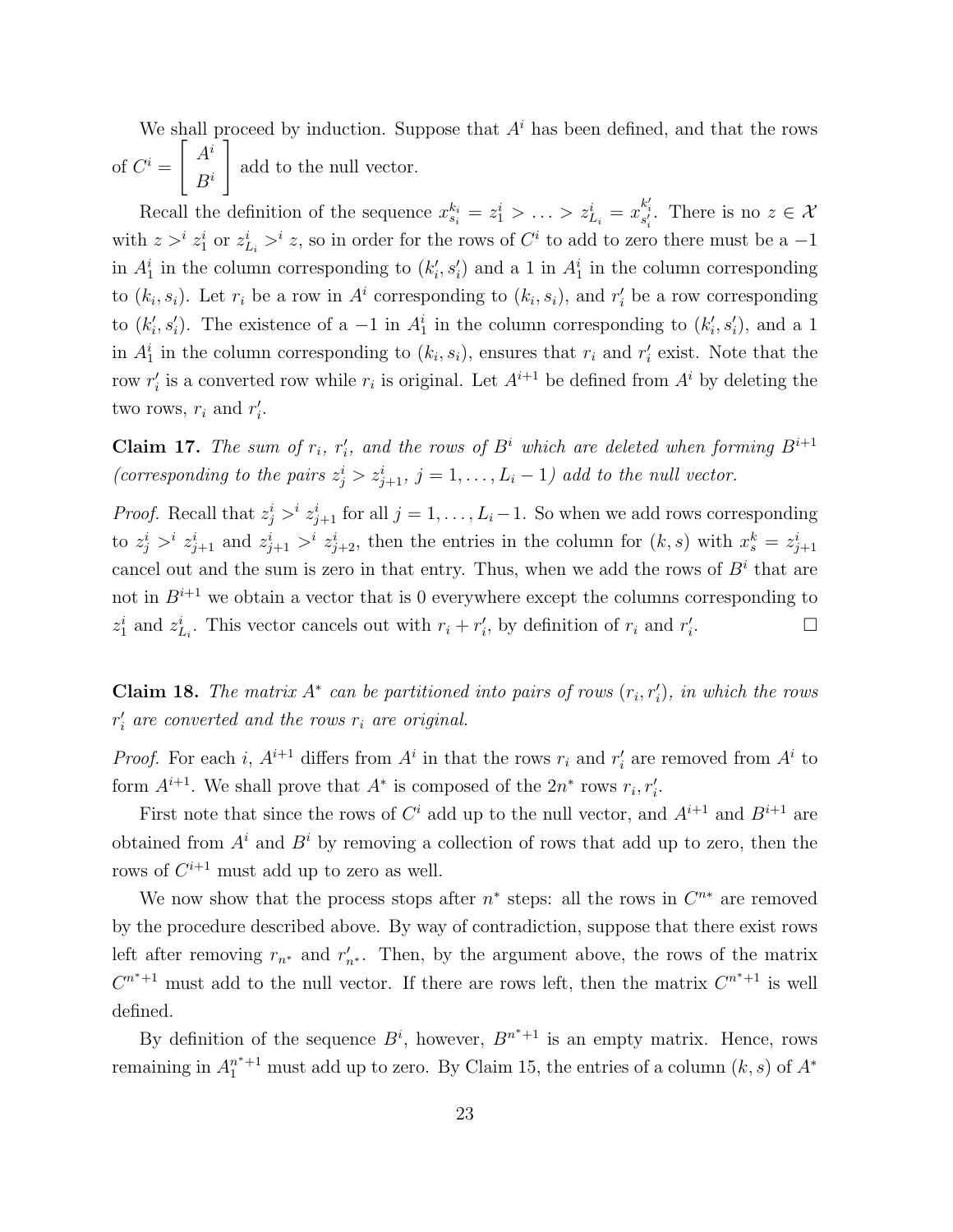are always of the same sign. Moreover, each row of  $A^*$  has a non-zero element in the first  $K \times S$  columns. Therefore, no subset of the columns of  $A_1^*$  can sum to the null vector.  $\Box$ 

**Claim 19.** (i) For any k and s, if  $(k_i, s_i) = (k, s)$  for some i, then the row corresponding to  $(k, s)$  appears as original in  $A^*$ . Similarly, if  $(k'_i, s'_i) = (k, s)$  for some i, then the row corresponding to  $(k, s)$  appears converted in  $A^*$ .

(ii) If the row corresponding to  $(k, s)$  appears as original in  $A^*$ , then there is some i with  $(k_i, s_i) = (k, s)$ . Similarly, if the row corresponding to  $(k, s)$  appears converted in  $A^*$ , then there is i with  $(k_i', s_i') = (k, s)$ .

*Proof.* (i) is true by definition of  $(x_{s_i}^{k_i}, x_{s'_i}^{k'_i})$ . (ii) is immediate from Claim 18 because if the row corresponding to  $(k, s)$  appears original in  $A^*$  then it equals  $r_i$  for some i, and then  $(k_i, s_i) = (k, s)$ . Similarly when the row appears converted.

**Claim 20.** The sequence  $(x_{s_i}^{k_i}, x_{s'_i}^{k'_i})_{i=1}^{n^*}$  satisfies Conditions (2) and (3) in SARSEU.

*Proof.* By Claim 14 (ii), the rows of  $A_2^*$  add up to zero. Therefore, the number of times that s appears in an original row equals the number of times that it appears in a converted row. By Claim 19, then, the number of times s appears as  $s_i$  equals the number of times it appears as  $s_i'$ . Therefore Condition  $(2)$  in the axiom is satisfied.

Similarly, by Claim 14 (iii), the rows of  $A_3^*$  add to the null vector. Therefore, the number of times that  $k$  appears in an original row equals the number of times that it appears in a converted row. By Claim 19, then, the number of times that  $k$  appears as  $k_i$  equals the number of times it appears as  $k'_i$ . Therefore Condition (3) in the axiom is satisfied.  $\Box$ 

Finally, in the following, we show that  $\prod_{i=1}^{n^*}$  $i=1$  $p_{s_i}^{k_i}$  $\overline{p}_{s'_i}^{k'_i}$ i > 1, which finishes the proof of Lemma 11 as the sequence  $(x_{s_i}^{k_i}, x_{s'_i}^{k'_i})_{i=1}^{n^*}$  would then exhibit a violation of SARSEU.

Claim 21. 
$$
\prod_{i=1}^{n^*} \frac{p_{s_i}^{k_i}}{p_{s'_i}^{k'_i}} > 1.
$$

*Proof.* By Claim 14 (iv) and the fact that the submatrix  $E_4$  equals the scalar 1, we obtain

$$
0 = \theta \cdot A_4 + \pi E_4 = \left(\sum_{i=1}^{n^*} (r_i + r'_i)\right)_4 + \pi,
$$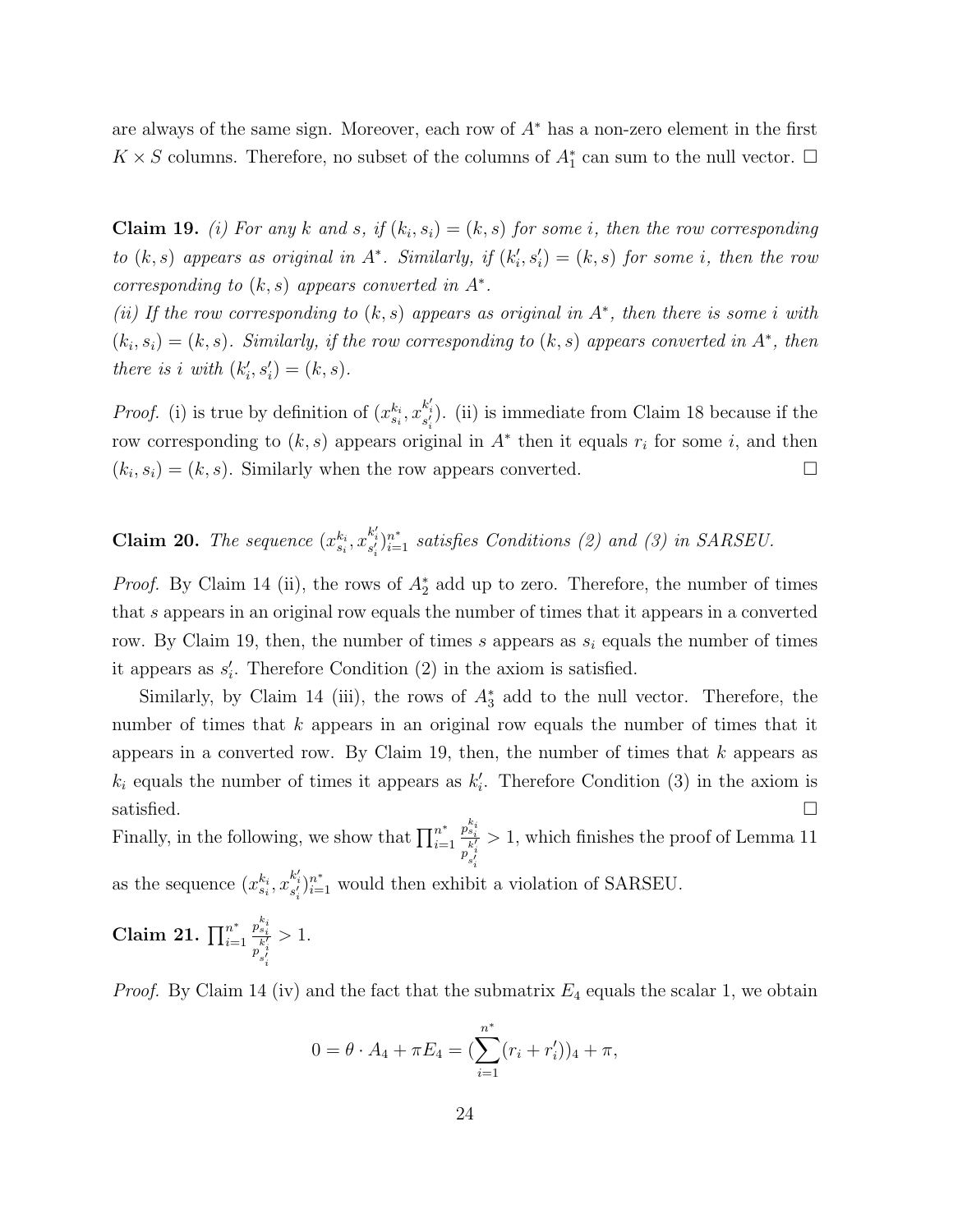where  $(\sum_{i=1}^{n^*}(r_i + r'_i))_4$  is the (scalar) sum of the entries of  $A_4^*$ . Recall that  $-\log p_{s_i}^{k_i}$ is the last entry of row  $r_i$  and that  $\log p_{s'_i}^{k'_i}$  is the last entry of row  $r'_i$ , as  $r'_i$  is converted and  $r_i$  original. Therefore the sum of the rows of  $A_4^*$  are  $\sum_{i=1}^{n^*} \log(p_{s'_i}^{k'_i}/p_{s_i}^{k_i})$ . Then,  $\sum_{i=1}^{n^*} \log(p_{s'_i}^{k'_i}/p_{s_i}^{k_i}) = -\pi < 0$ . Thus  $\prod_{i=1}^{n^*}$  $i=1$  $p_{s_{\bm{i}}}^{k_{\bm{i}}}$  $\overline{p}_{s'_i}^{k'_i}$ i  $> 1.$ 

## A.2.2. Proof of Lemma 12

For each sequence  $\sigma = (x_{s_i}^{k_i}, x_{s'_i}^{k'_i})_{i=1}^n$  that satisfies Conditions (1), (2), and (3) in SARSEU, we define a vector  $t_{\sigma} \in \mathbb{N}^{K^2S^2}$ . For each pair  $(x_{s_i}^{k_i}, x_{s'_i}^{k'_i})$ , we shall identify the pair with  $((k_i, s_i), (k'_i, s'_i))$ . Let  $t_\sigma((k, s), (k', s'))$  be the number of times that the pair  $(x_s^k, x_{s'}^{k'})$  $_{s^{\prime }}^{k^{\prime }})$ appears in the sequence  $\sigma$ . One can then describe the satisfaction of SARSEU by means of the vectors  $t_{\sigma}$ . Define

$$
T = \left\{ t_{\sigma} \in \mathbf{N}^{K^2 S^2} | \sigma \text{ satisfies Conditions (1), (2), (3) in SARSEU } \right\}
$$

Observe that the set T depends only on  $(x^k)_{k=1}^K$  in the dataset  $(x^k, p^k)_{k=1}^K$ . It does not depend on prices.

.

For each  $((k, s), (k', s'))$  such that  $x_s^k > x_{s'}^{k'}$  $s'$ , define  $\hat{\delta}((k, s), (k', s')) = \log \left( \frac{p_s^k}{p_{s'}^{k'}} \right)$  $\setminus$ . And define  $\hat{\delta}((k, s), (k', s')) = 0$  when  $x_s^k \leq x_{s'}^{k'}$  $s'.$  Then,  $\hat{\delta}$  is a  $K^2S^2$ -dimensional real-valued vector. If  $\sigma = (x_{s_i}^{k_i}, x_{s'_i}^{k'_i})_{i=1}^n$ , then

$$
\hat{\delta} \cdot t_{\sigma} = \sum_{((k,s),(k',s')) \in (KS)^2} \hat{\delta}((k,s),(k',s')) t_{\sigma}((k,s),(k',s')) = \log \Big( \prod_{i=1}^n \frac{p_{s_i}^{k_i}}{p_{s'_i}^{k'_i}} \Big).
$$

So the dataset satisfies SARSEU if and only if  $\hat{\delta} \cdot t \leq 0$  for all  $t \in T$ .

Enumerate the elements in X in increasing order:  $y_1 < y_2 < \cdots < y_N$ . And fix an arbitrary  $\xi \in (0,1)$ . We shall construct by induction a sequence  $\{(\varepsilon_s^k(n))\}_{n=1}^N$ , where  $\varepsilon_s^k(n)$ is defined for all  $(k, s)$  with  $x_s^k = y_n$ .

By the denseness of the rational numbers, and the continuity of the exponential function, for each  $(k, s)$  such that  $x_s^k = y_1$ , there exists a positive number  $\varepsilon_s^k(1)$  such that  $\log(p_s^k \varepsilon_s^k(1)) \in \mathbf{Q}$  and  $\underline{\xi} < \varepsilon_s^k(1) < 1$ . Let  $\varepsilon(1) = \min{\varepsilon_s^k(1)|x_s^k = y_1}.$ 

In second place, for each  $(k, s)$  such that  $x_s^k = y_2$ , there exists a positive  $\varepsilon_s^k(2)$  such that  $\log(p_s^k \varepsilon_s^k(2)) \in \mathbf{Q}$  and  $\underline{\xi} < \varepsilon_s^k(2) < \varepsilon(1)$ . Let  $\varepsilon(2) = \min\{\varepsilon_s^k(2)|x_s^k = y_2\}$ .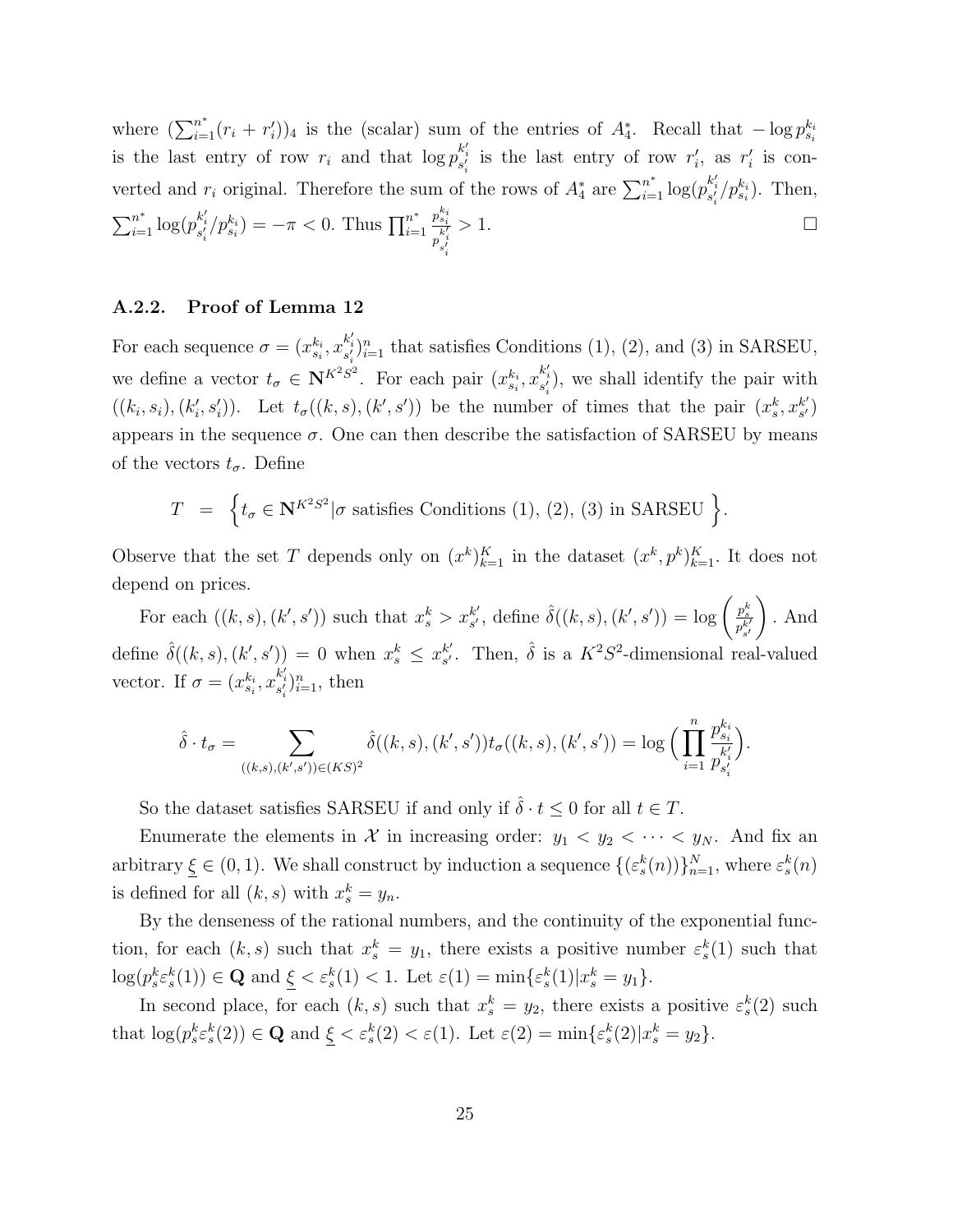In third place, and reasoning by induction, suppose that  $\varepsilon(n)$  has been defined and that  $\xi < \varepsilon(n)$ . For each  $(k, s)$  such that  $x_s^k = y_{n+1}$ , let  $\varepsilon_s^k(n+1) > 0$  be such that  $\log(p_s^k \varepsilon_s^k(n+1)) \in \mathbf{Q}$ , and  $\underline{\xi} < \varepsilon_s^k(n+1) < \varepsilon(n)$ . Let  $\varepsilon(n+1) = \min\{\varepsilon_s^k(n+1)|x_s^k = y_n\}$ .

This defines the sequence  $(\varepsilon_s^k(n))$  by induction. Note that  $\varepsilon_s^k(n+1)/\varepsilon(n) < 1$  for all *n*. Let  $\bar{\xi} < 1$  be such that  $\varepsilon_s^k(n+1)/\varepsilon(n) < \bar{\xi}$ .

For each  $k \in K$  and  $s \in S$ , let  $q_s^k = p_s^k \varepsilon_s^k(n)$ , where n is such that  $x_s^k = y_n$ . We claim that the dataset  $(x^k, q^k)_{k=1}^K$  satisfies SARSEU. Let  $\delta^*$  be defined from  $(q^k)_{k=1}^K$  in the same manner as  $\hat{\delta}$  was defined from  $(p^k)_{k=1}^K$ .

For each pair  $((k, s), (k', s'))$  with  $x_s^k > x_{s'}^{k'}$  $s'$ , if n and m are such that  $x_s^k = y_n$  and  $x_{s'}^{k'}$  $s'_{s'} = y_m$ , then  $n > m$ . By definition of  $\varepsilon$ ,

$$
\frac{\varepsilon_s^k(n)}{\varepsilon_{s'}^{k'}(m)} < \frac{\varepsilon_s^k(n)}{\varepsilon(m)} < \bar{\xi} < 1.
$$

Hence,

$$
\delta^*((k, s), (k', s')) = \log \frac{p_s^k \varepsilon_s^k(n)}{p_{s'}^{k'} \varepsilon_{s'}^{k'}(m)} < \log \frac{p_s^k}{p_{s'}^{k'}} + \log \bar{\xi} < \log \frac{p_s^k}{p_{s'}^{k'}} = \hat{\delta}(x_s^k, x_{s'}^{k'}).
$$

Thus, for all  $t \in T$ ,  $\delta^* \cdot t \leq \hat{\delta} \cdot t \leq 0$ , as  $t \geq 0$  and the dataset  $(x^k, p^k)_{k=1}^K$  satisfies SARSEU. Thus the dataset  $(x^k, q^k)_{k=1}^K$  satisfies SARSEU. Finally, note that  $\xi < \varepsilon_s^k(n) < 1$  for all n and each  $k \in K$ ,  $s \in S$ . So that by choosing  $\underline{\xi}$  close enough to 1 we can take the prices  $(q^k)$  to be as close to  $(p^k)$  as desired.

#### A.2.3. Proof of Lemma 13

Consider the system comprised by  $(9)$  and  $(10)$  in the proof of Lemma 11. Let A, B, and  $E$  be constructed from the dataset as in the proof of Lemma 11. The difference with respect to Lemma 11 is that now the entries of  $A_4$  may not be rational. Note that the entries of E, B, and  $A_i$ ,  $i = 1, 2, 3$  are rational.

Suppose, towards a contradiction, that there is no solution to the system comprised by (9) and (10). Then, by the argument in the proof of Lemma 11 there is no solution to System S1. Lemma 8 with  $\mathbf{F} = \mathbf{R}$  implies that there is a real vector  $(\theta, \eta, \pi)$  such that  $\theta \cdot A + \eta \cdot B + \pi \cdot E = 0$  and  $\eta \geq 0, \pi > 0$ . Recall that  $B_4 = 0$  and  $E_4 = 1$ , so we obtain that  $\theta \cdot A_4 + \pi = 0$ .

Let  $(q^k)_{k=1}^K$  be vectors of prices such that the dataset  $(x^k, q^k)_{k=1}^K$  satisfies SARSEU and  $\log q_s^k \in \mathbf{Q}$  for all k and s. (Such  $(q^k)_{k=1}^K$  exists by Lemma 12.) Construct matrices  $A'$ ,  $B'$ , and  $E'$  from this dataset in the same way as  $A, B$ , and  $E$  is constructed in the proof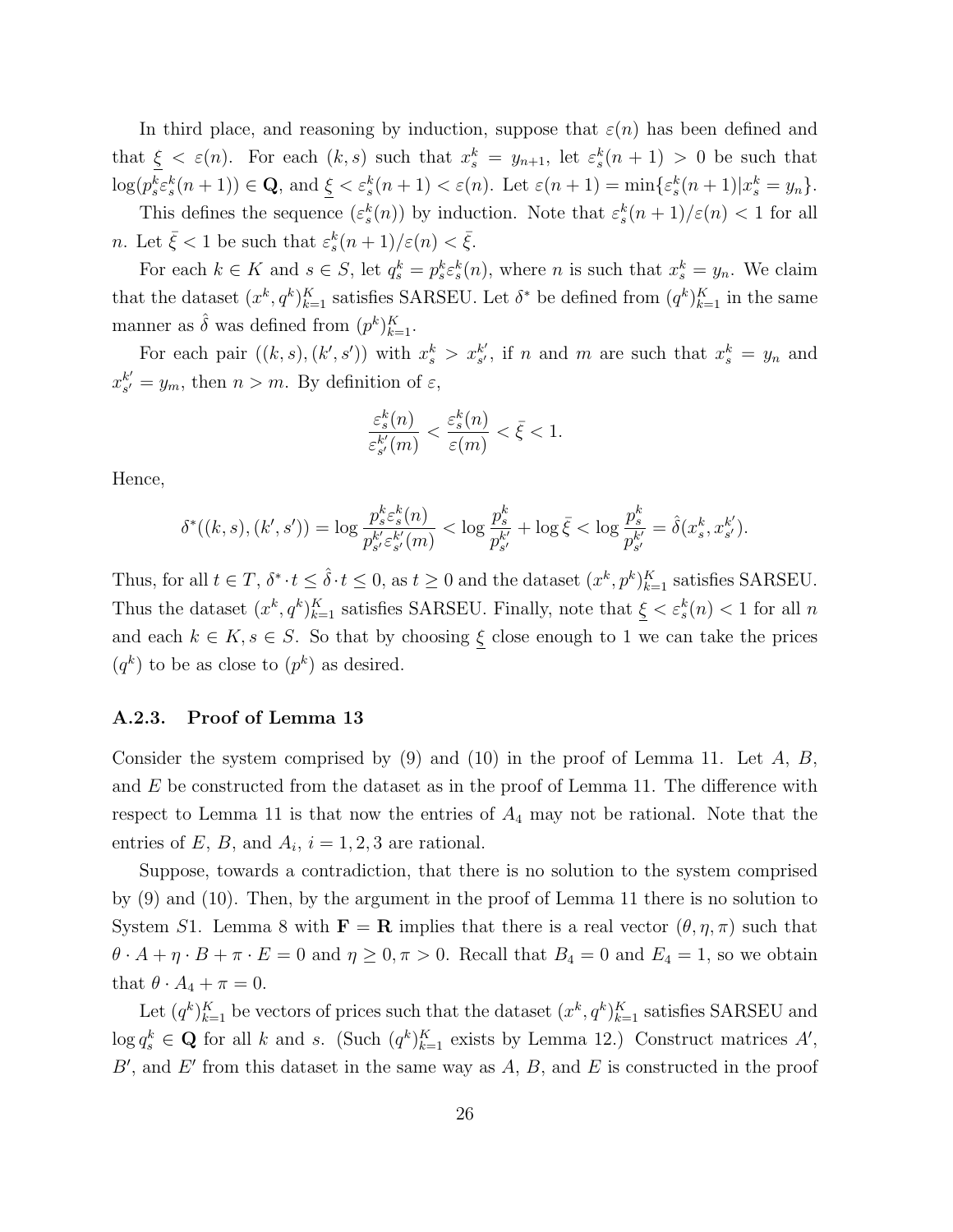of Lemma 11. Note that only the prices are different in  $(x^k, q^k)$  compared to  $(x^k, p^k)$ . So  $E' = E, B' = B$  and  $A'_i = A_i$  for  $i = 1, 2, 3$ . Since only prices  $q^k$  are different in this dataset, only  $A'_4$  may be different from  $A_4$ .

By Lemma 12, we can choose prices  $q^k$  such that  $|\theta \cdot A_4' - \theta \cdot A_4| < \pi/2$ . We have shown that  $\theta \cdot A_4 = -\pi$ , so the choice of prices  $q^k$  guarantees that  $\theta \cdot A'_4 < 0$ . Let  $\pi' = -\theta \cdot A'_4 > 0$ .

Note that  $\theta \cdot A'_i + \eta \cdot B'_i + \pi' E_i = 0$  for  $i = 1, 2, 3$ , as  $(\theta, \eta, \pi)$  solves system S2 for matrices A, B and E, and  $A'_i = A_i$ ,  $B'_i = B_i$  and  $E_i = 0$  for  $i = 1, 2, 3$ . Finally,  $B_4 = 0$  so  $\theta \cdot A'_4 + \eta \cdot B'_4 + \pi' E_4 = \theta \cdot A'_4 + \pi' = 0$ . We also have that  $\eta \ge 0$  and  $\pi' > 0$ . Therefore  $\theta$ ,  $\eta$ , and  $\pi'$  constitute a solution to S2 for matrices A', B', and E'.

Lemma 8 then implies that there is no solution to  $S1$  for matrices  $A', B'$ , and  $E'$ . So there is no solution to the system comprised by (9) and (10) in the proof of Lemma 11. However, this contradicts Lemma 11 because the dataset  $(x^k, q^k)$  satisfies SARSEU and  $\log q_s^k \in \mathbf{Q}$  for all  $k = 1, \dots, K$  and  $s = 1, \dots, S$ .

# B. Subjective–Objective Expected Utility

We turn to an environment in which a subset of states have known probabilities. Let  $S^* \subseteq S$  be a set of states, and assume given  $\mu_s^*$ , the probability of state s for  $s \in S^*$ .

We allow for the two extreme cases:  $S^* = S$  when all states are objective and we are in the setup of Green and Srivastava (1986), Varian (1983), and Kubler et al. (2014), or  $S^* = \emptyset$ , which is the situation in the body of our paper. The case when  $S^*$  is a singleton is studied experimentally by Ahn et al. (2014) and Bossaerts et al. (2010).

**Definition 4.** A dataset  $(x^k, p^k)_{k=1}^K$  is subjective–objective expected utility rational (SOEU) rational) if there is  $\mu \in \Delta_{++}$ ,  $\eta > 0$ , and a concave and strictly increasing function  $u: \mathbf{R}_{+} \to \mathbf{R}$  such that for all  $s \in S^*$   $\mu_s = \eta \mu_s^*$  and for all  $k \in K$ ,

$$
y \in B(p^k, p^k \cdot x^k) \Rightarrow \sum_{s \in S} \mu_s u(y_s) \le \sum_{s \in S} \mu_s u(x_s^k).
$$

In the definition above,  $\eta$  is a parameter that captures the difference in how the agent treats objective and subjective probabilities. Note that, since  $\eta$  is constant, relative objective probabilities (the ratio of the probability of one state in  $S^*$  to another) is unaffected by  $\eta$ . The presence of  $\eta$  has the result of, in studies with a single objective state (as in Ahn et al. and Bossaerts et al.), rendering the objective state subjective.

In studies of objective expected utility, a crucial aspect of the dataset are the priceprobability ratios, or "risk neutral prices," defined as follows: for  $k \in K$  and  $s \in S^*$ ,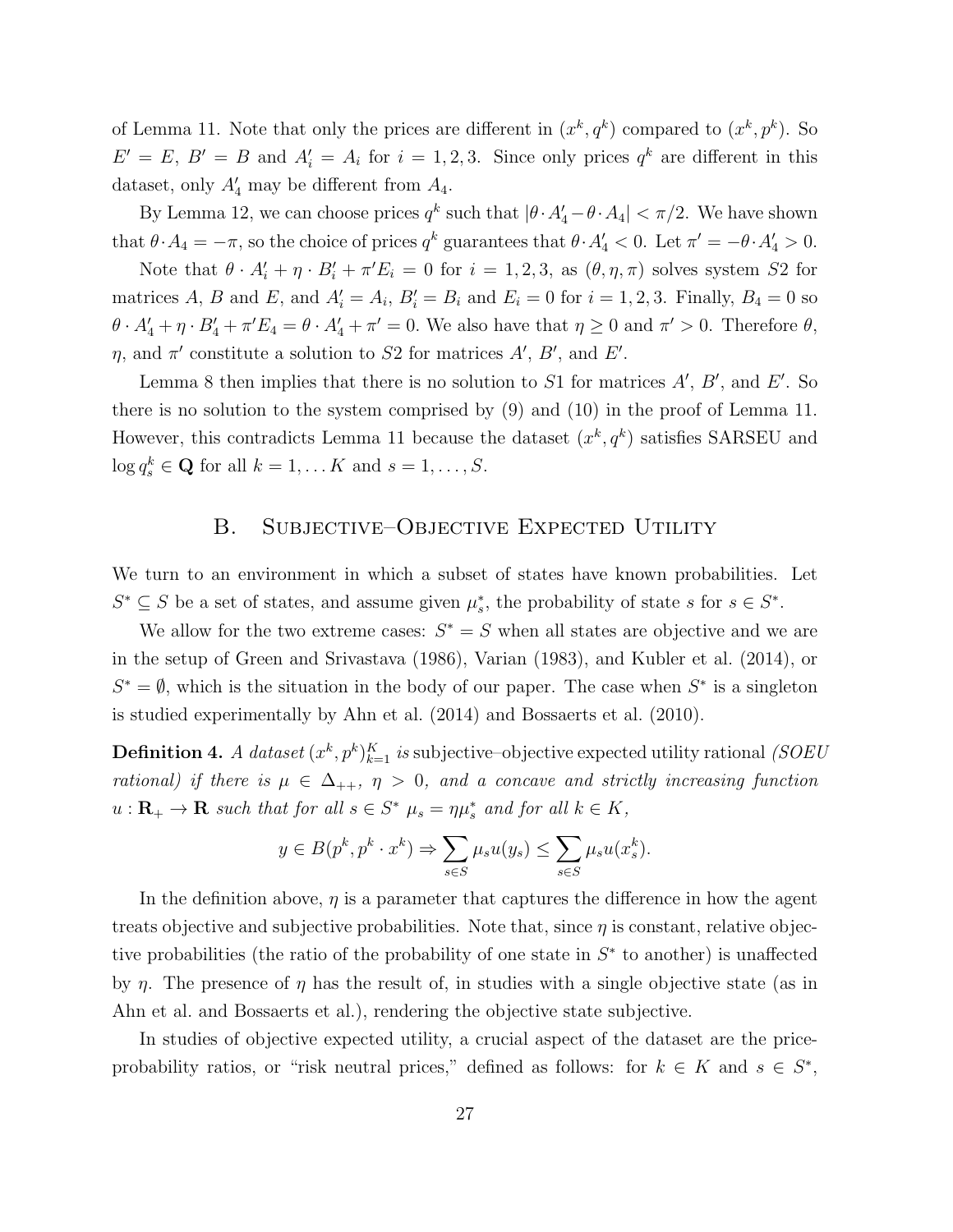$\rho_s^k =$  $p_s^k$  $\frac{\mu_s}{\mu_s^*}$ . Let  $r_s^k = p_s^k$  if  $s \notin S^*$  and  $r_s^k = \rho_s^k$  if  $s \in S^*$ . The following modification of  $SARSE\overset{\mu_s}{\text{U}}$  characterizes SOEU rationality.

Strong Axiom of Revealed Subjective–Objective Expected Utility (SAR-**SOEU**): For any sequence of pairs  $(x_{s_i}^{k_i}, x_{s'_i}^{k'_i})_{i=1}^n$  in which

- 1.  $x_{s_i}^{k_i} > x_{s'_i}^{k'_i}$  for all *i*;
- 2. for each  $s \notin S^*$ , s appears as  $s_i$  (on the left of the pair) the same number of times it appears as  $s_i'$  (on the right);
- 3. each k appears as  $k_i$  (on the left of the pair) the same number of times it appears as  $k_i'$  (on the right):

Then  $\prod_{i=1}^{n} (r_{s_i}^{k_i}/r_{s'_i}^{k'_i}) \leq 1.$ 

Note that SARSEU is a special case of SARSOEU when  $S^* = \emptyset$ , and when  $S^*$  is a singleton (as in Ahn et al. and Bossaerts et al.).

Theorem 22. A dataset is SOEU rational if and only if it satisfies SARSOEU.

For completeness, we write out the SARSOEU for the case when  $S^* = S$ .

Strong Axiom of Revealed Objective Expected Utility (SAROEU): For any sequence of pairs  $(x_{s_i}^{k_i}, x_{s'_i}^{k'_i})_{i=1}^n$  in which

- 1.  $x_{s_i}^{k_i} > x_{s_i'}^{k_i'}$  for all *i*;
- 2. each k appears in  $k_i$  (on the left of the pair) the same number of times it appears in  $k_i'$  (on the right):

The product of price-probability ratios satisfies that  $\prod_{i=1}^{n} (\rho_{s_i}^{k_i} / \rho_{s'_i}^{k'_i}) \leq 1$ .

The proof of Theorem 22 with additional discussions are in the online appendix.

# C. PROOF OF PROPOSITION 2

Let  $\Sigma = \{(k, s, k', s') \in K \times S \times K \times S : x_s^k > x_{s'}^{k'}\}$  $s'_{s'}$ , and let  $\delta \in \mathbb{R}^{\Sigma}$  be defined by  $\delta_{\sigma} = (\log p_s^k - \log p_{s'}^{k'})$  $s'_{s'}$ ). Define a  $(K + S) \times |\Sigma|$  matrix G as follows. G has a row for each  $k \in K$  and for each  $s \in S$ , and G has a column for each  $\sigma \in \Sigma$ . The entry for row  $\hat{k} \in K$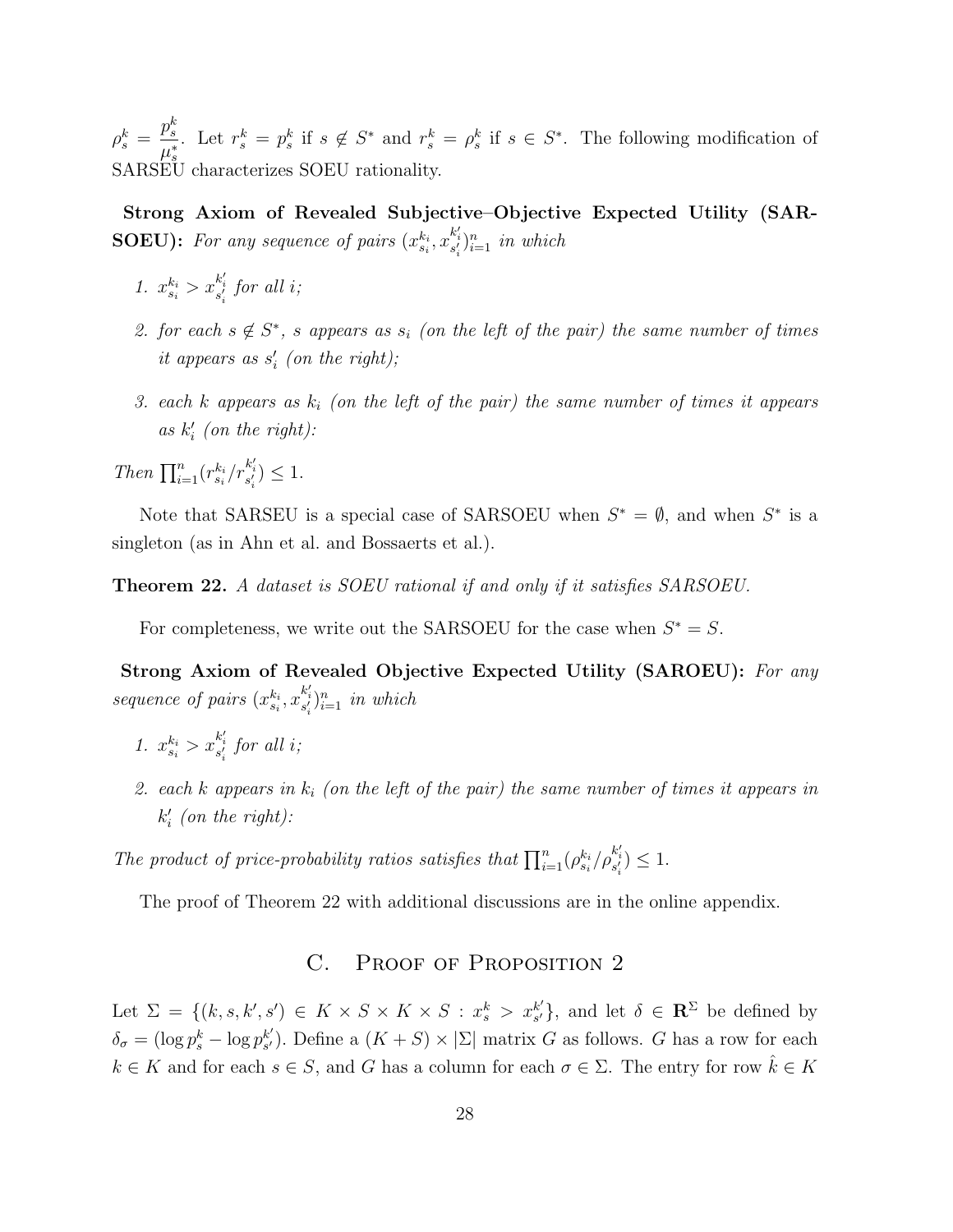and column  $\sigma = (k, s, k', s')$  is 1 if  $\hat{k} = k$ , it is  $-1$  if  $\hat{k} = k'$ , and it is zero otherwise. The entry for row  $\hat{s} \in S$  and column  $\sigma = (k, s, k', s')$  is 1 if  $\hat{s} = s$ , it is  $-1$  if  $\hat{s} = s'$ , and it is zero otherwise.

Note that every sequence  $(x_{s_i}^{k_i}, x_{s'_i}^{k'_i})_{i=1}^n$  in the conditions of SARSEU can be identified with a vector  $t \in \mathbb{Z}_+^{\Sigma}$  such that  $t \cdot \delta > 0$  and  $G \cdot t = 0$ .

Consider the following statements,

$$
\exists t \in \mathbf{Z}_{+}^{\Sigma} \text{ s.t. } G \cdot t = 0 \text{ and } t \cdot \delta > 0,
$$
\n(11)

$$
\exists t \in \mathbf{Q}_+^{\Sigma} \text{ s.t. } G \cdot t = 0 \text{ and } t \cdot \delta > 0,
$$
\n
$$
(12)
$$

$$
\exists t \in \mathbf{R}_+^{\Sigma} \text{ s.t. } G \cdot t = 0 \text{ and } t \cdot \delta > 0,
$$
\n(13)

$$
\exists t \in [0, N]^{\Sigma} \text{ s.t. } G \cdot t = 0 \text{ and } t \cdot \delta > 0,
$$
\n(14)

where  $N > 0$  can be chosen arbitrarily. We show that:  $(11) \Leftrightarrow (12) \Leftrightarrow (13) \Leftrightarrow (14)$ . The proof follows because there are efficient algorithms to decide (14) (see, e.g. Chapter 8 in Papadimitriou and Steiglitz (1998)).

That  $(11) \Leftrightarrow (12)$  and  $(13) \Leftrightarrow (14)$  is true because if  $t \cdot \delta > 0$  and  $G \cdot t = 0$ , then for any scalar  $\lambda$ ,  $(\lambda t) \cdot \delta > 0$  and  $G \cdot (\lambda t) = 0$ .

To show that (12)  $\Leftrightarrow$  (13) we proceed as follows. Obviously (12)  $\Rightarrow$  (13); we focus on the converse. Note that the entries of G are rational numbers (in fact they are  $1, -1$ or 0). Then one can show that the null space of the linear transformation defined by  $G$ , namely  $\Omega = \{t \in \mathbb{R}^{\Sigma} : G \cdot t = 0\}$ , has a rational basis  $(q_h)_{h=1}^H$ . Suppose that (13) is true, and let  $t^* \in \mathbb{R}_+^{\Sigma}$  be such that  $G \cdot t^* = 0$  and  $t^* \cdot \delta > 0$ . Then  $t^* = \sum_{h=1}^H \alpha_h q_h$  for some coefficients  $(\alpha_h)_{h=1}^H$ . The linear function  $(\alpha_h')_{h=1}^H \mapsto \sum_{h=1}^H \alpha_h' q_h$  is continuous and onto  $\Omega$ . For any neighborhood B of  $t^*$  in  $\Omega$ , B intersects the strictly positive orthant in  $\Omega$ , which is open in  $\Omega$ . Therefore there are rational  $\alpha'_h$  such that  $\sum_{h=1}^H \alpha'_h q_h \geq 0$  and  $(\alpha'_h)_{h=1}^H$  can be taken arbitrarily close to  $(\alpha_h)_{h=1}^H$ . Since  $t^* \cdot \delta > 0$  we can take  $(\alpha'_h)_{h=1}^H$  to be rational and such that  $\sum_{h=1}^{H} \alpha'_h q_h \geq 0$  and  $\delta \cdot \sum_{h=1}^{H} \alpha'_h q_h > 0$ . Letting  $t = \sum_{h=1}^{H} \alpha'_h q_h$  establishes (12).

#### **REFERENCES**

- AFRIAT, S. N. (1967): "The Construction of Utility Functions from Expenditure Data," International Economic Review, 8, 67–77.
- AHN, D., S. CHOI, D. GALE, AND S. KARIV (2014): "Estimating ambiguity aversion in a portfolio choice experiment," Quantitative Economics, 5, 195–223.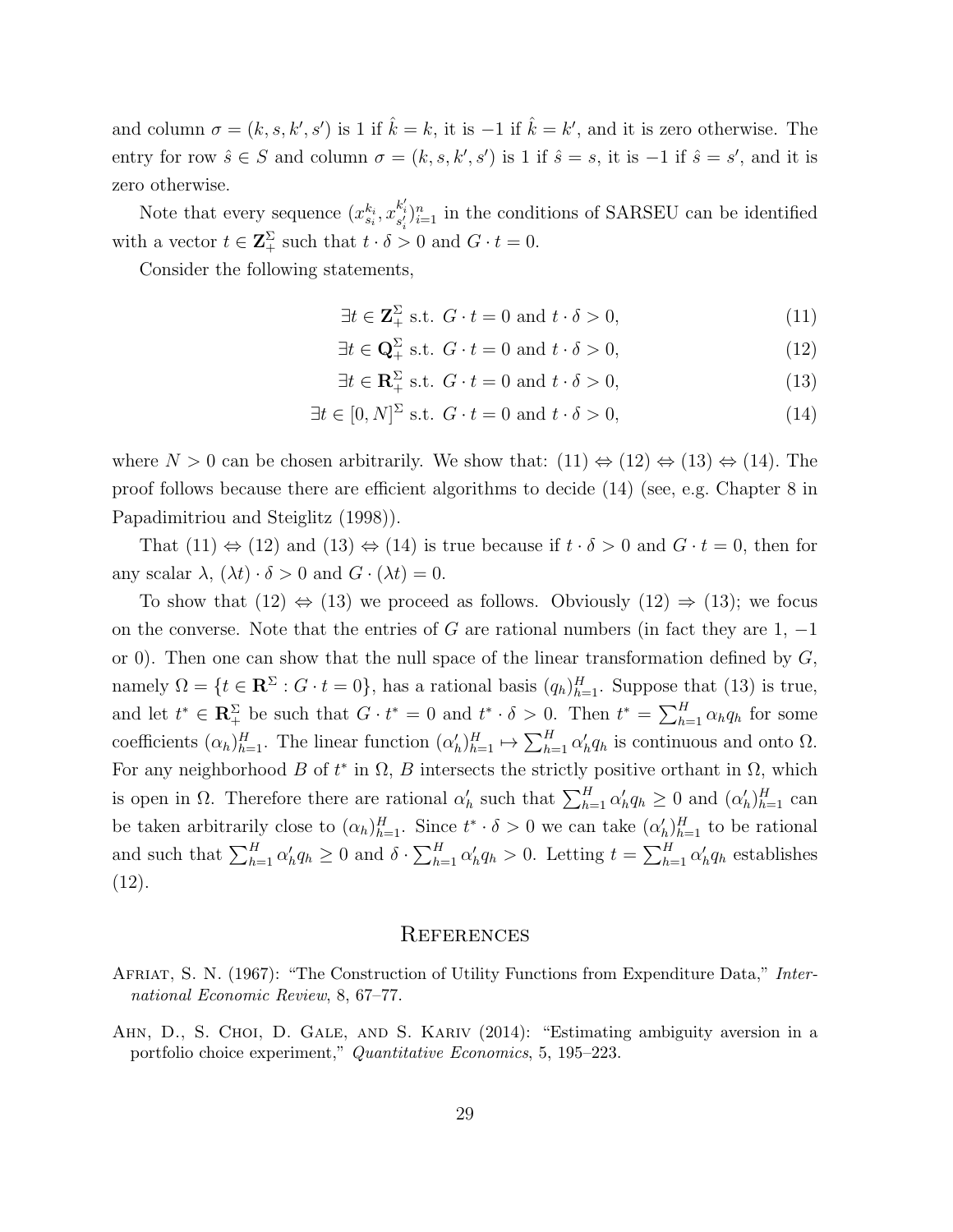- Bayer, R.-C., S. Bose, M. Polisson, and L. Renou (2012): "Ambiguity revealed," Mimeo, University of Adelaide.
- Bossaerts, P., P. Ghirardato, S. Guarnaschelli, and W. R. Zame (2010): "Ambiguity in asset markets: Theory and experiment," Review of Financial Studies, 23, 1325–1359.
- Chambers, C. P. and F. Echenique (2014): "On the consistency of data with bargaining theories," Theoretical Economics, 9, 137–162.
- CHIAPPORI, P.-A. AND J.-C. ROCHET (1987): "Revealed preferences and differentiable demand," Econometrica, 687–691.
- EPSTEIN, L. G. (2000): "Are probabilities used in markets?" Journal of Economic Theory, 91, 86–90.
- Fudenberg, D., R. Iijima, and T. Strzalecki (2014): "Stochastic Choice and Revealed Perturbed Utility," Mimeo, Harvard University.
- GILBOA, I. AND D. SCHMEIDLER (1989): "Maxmin expected utility with non-unique prior," Journal of mathematical economics, 18, 141–153.
- Green, R. C. and S. Srivastava (1986): "Expected Utility Maximization and Demand Behavior," Journal of Economic Theory, 38, 313–323.
- HEY, J. AND N. PACE (2014): "The explanatory and predictive power of non two-stageprobability theories of decision making under ambiguity," Journal of Risk and Uncertainty, 49, 1–29.
- HOUTHAKKER, H. (1950): "Revealed preference and the utility function," *Economica*, 17, 159– 174.
- KUBLER, F., L. SELDEN, AND X. WEI (2014): "Asset Demand Based Tests of Expected Utility Maximization," American Economic Review, 104, 3459–80.
- MACHINA, M. J. AND D. SCHMEIDLER (1992): "A More Robust Definition of Subjective Probability," Econometrica, 745–780.
- PAPADIMITRIOU, C. H. AND K. STEIGLITZ (1998): *Combinatorial optimization: algorithms and* complexity, Courier Dover Publications.
- POLISSON, M. AND J. QUAH (2013): "Revealed preference tests under risk and uncertainty," Working Paper 13/24 University of Leicester.

ROCKAFELLAR, R. T. (1997): Convex analysis, Princeton university press.

- SAMUELSON, P. (1938): "A note on the pure theory of consumer's behaviour," *Economica*, 5, 61–71.
- Savage, L. J. (1954): The Foundations of Statistics, New York: Wiley.